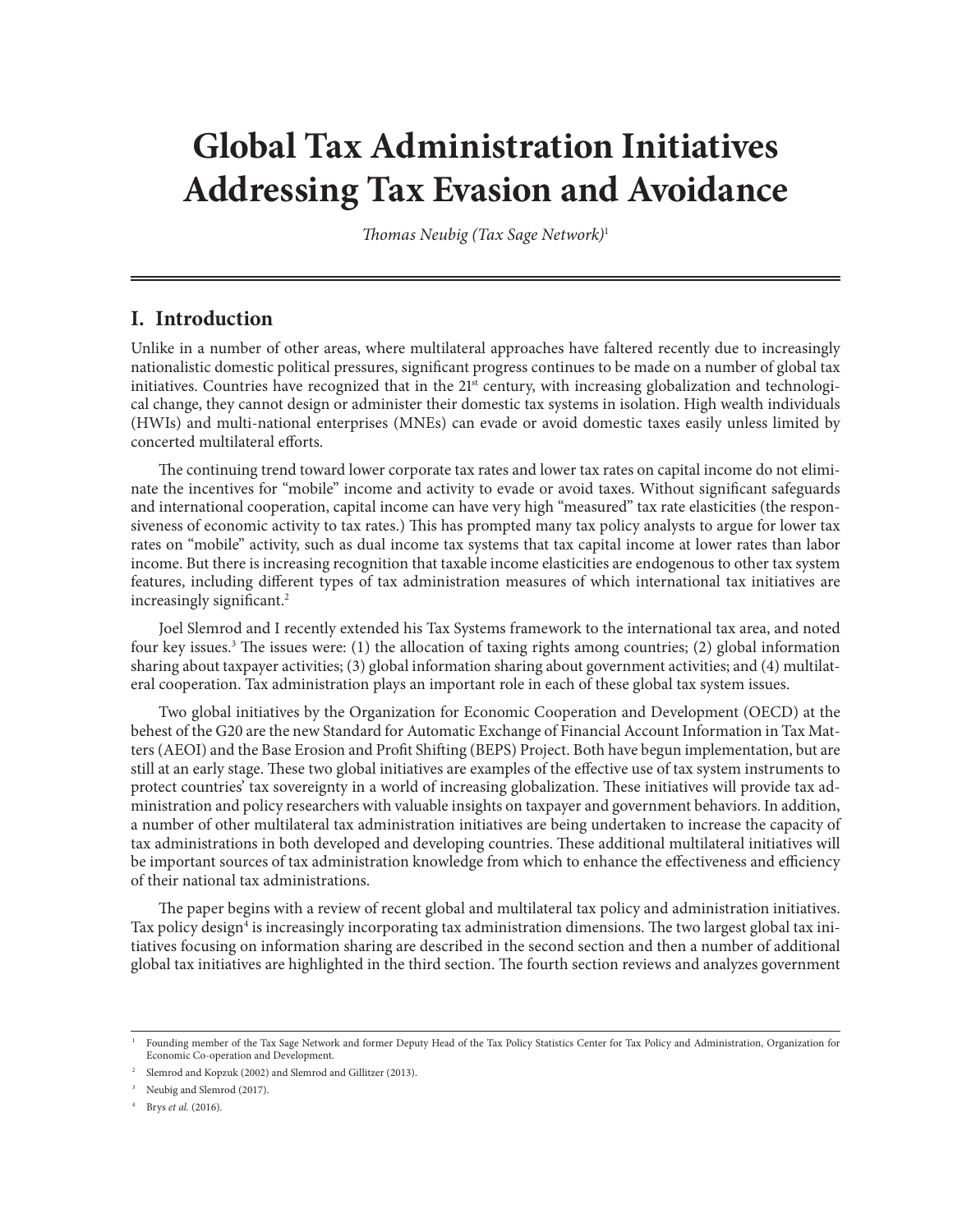and academic studies of global tax evasion and avoidance, as well as national tax administration efforts. The concluding section suggests some potential research opportunities as part of and following implementation of these initiatives.

# **II. Recent Developments in Global Transparency Initiatives Addressing Cross-Border Tax Evasion and Avoidance**

Transparency is a major focus of recent global tax initiatives. Transparency and information sharing between national tax administrations will provide each country's tax administration with a holistic view of their taxpayers' global activities. It will help tax administrations better focus their audit resources where they will be most effective. Plus, anticipation of reporting systems will discourage aggressive tax planning before it occurs. Two transparency initiatives are focused on HWIs' attempts at cross-border tax evasion and on large MNEs' planning for cross-border tax avoidance.

#### *Information exchanges focused on cross-border tax evasion*

Since 2009, at the request of the G20 countries, the OECD has been working to provide exchange of information between national tax administrations about individuals' foreign financial accounts. The Global Forum on Transparency and Information Exchange for Tax Purposes (Global Forum) leads the initiative.5 The Global Forum has 150 countries as of May 2018.

Initially, the exchange of information about a citizen's financial accounts in another country was on request (AEOR), with specific conditions. Important strides were made in the institutional structure of information exchanges between tax administrations. First, a system of peer reviews of the Global Forum members was instituted to ensure their compliance with the agreement. An example of a peer review is OECD (2018i). The peer reviews identified noncooperative jurisdictions not meeting objective criteria for tax transparency purposes. This provided an incentive for jurisdictions to make progress on their commitments. As of 2018, only one jurisdiction remained "noncompliant," after 14 others were given a provisional upgrade under a Fast-Track procedure for those with less than satisfactory ratings to demonstrate progress, subject to second peer reviews. The objective standards will change to ensure continued progress, and will include the availability of access to beneficial ownership information, which has been a constraint to full transparency.

Second, implementation of a global bilateral exchange information system, an OECD-procured Common Transmission System (CTS), enables and reduces the resource costs of greater transparency between tax administrations. The CTS is used not only for the exchange of information about foreign financial accounts, but also other information exchanges, including Country-by-Country (CbC) reports of multinational enterprises.

Exchanges by request between two tax administrations are often slow and cumbersome. More general approaches were attempted by the European Union Savings Directive in 2005 to automatically obtain information about interest payments to individual residents in other Member countries. In 2010, the U.S. Foreign Account Tax Compliance Act (FATCA) required information about U.S. persons' accounts in foreign financial institutions as well as strengthened self-reporting of ownership of foreign financial accounts.

In 2014, the G20 called for a new standard on the implementation AEOI for foreign financial accounts. The public and governments' reactions to the release of the leaked "Panama Papers" in 2017, by the International Consortium of Investigative Journalists,<sup>6</sup> hastened the move to widespread adoption of AEOI. The Panama Papers included over 11 million documents of more than 200,000 offshore clients from one law firm in Panama. Subsequently, release of the "Paradise Papers" in 2017 revealed additional tax haven activity of individuals and corporations through a Bermudian-based offshore specialist law firm.

AEOI began its initial exchanges in September 2017 between 45 countries. More than 90 countries have

<sup>5</sup> http://www.oecd.org/tax/automatic-exchange/.

<sup>6</sup> https://www.icij.org.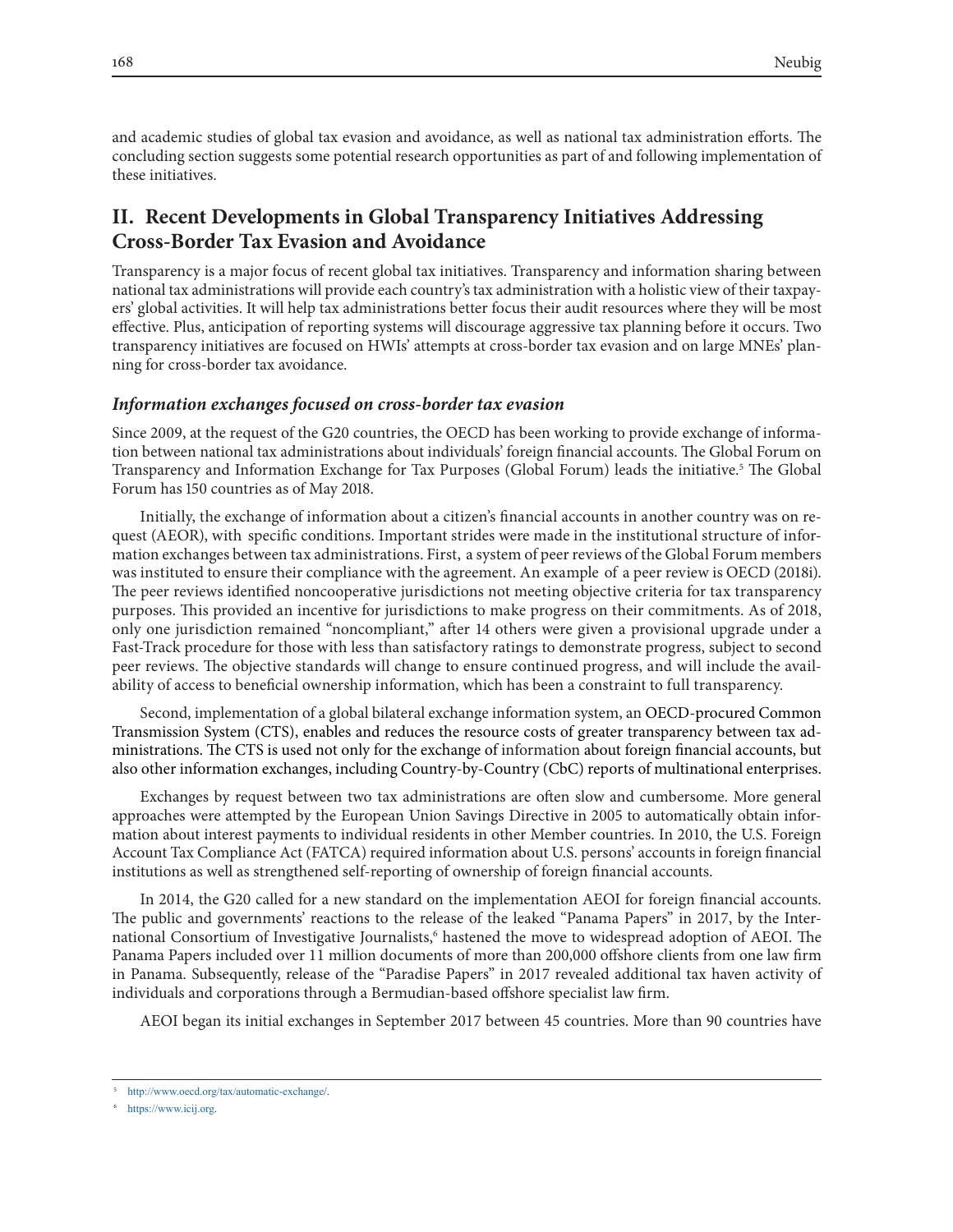committed to implement AEOI with another 53 scheduled to commence exchanges in September 2018. As of April 2018, there were over 2,700 bilateral exchange relationships activated with respect to 80 jurisdictions.

The U.S. has not committed to the AEOI, but has undertaken automatic information exchanges pursuant to FATCA from 2015. The U.S. has entered into intergovernmental agreements (IGAs) with other jurisdictions to do so. The Model 1A IGAs entered into by the U.S. acknowledge the need for the U.S. to achieve equivalent levels of reciprocal automatic information exchange with partner jurisdictions.<sup>7,8</sup>

As the first exchanges under the CRS approach, close to 93 billion euros in additional tax revenue was identified as a result of voluntary compliance mechanisms and offshore investigations.<sup>9</sup> In the U.S., over \$10 billion in taxes, interest and penalties has been collected through offshore voluntary compliance efforts, with over 100,000 individuals coming into compliance between 2009 and 2016.10

Audit analysis of the first AEOI exchanges and statistical analysis of the effectiveness of the exchanges will be important. Continued exposure of hidden wealth, including the recent Paradise Papers, indicates that antitax evasion enforcement in the cross-border area will need to evolve. For example, the Global Forum recently released new disclosure rules on intermediaries and advisors.11

#### *Information exchanges focused on cross-border tax avoidance*

Although there is often a fine line between illegal tax evasion and legal tax avoidance, the G20/OECD BEPS Project began in 2013 focused on addressing double nontaxation due to legal gaps in the international tax structure. Parliamentary and Congressional hearings in several countries identified large MNEs that were paying little, if any, corporate income taxes on significant amounts of their global income.<sup>12</sup>

The BEPS Project, undertaken by 44 countries, agreed on 15 Action reports in 2015 to increase transparency and coherence in the international tax rules. Four of the reports included minimum standards for participating countries to implement. As of May 2018, a total of 116 jurisdictions have joined the BEPS Inclusive Framework, agreeing to the four minimum standards and working on an equal footing on additional international tax standard setting.

Two of the minimum standards include increased transparency requirements. The harmful tax practices framework includes spontaneous exchange of government tax rules, which have in some cases facilitated MNEs' profit shifting into certain countries. BEPS Action 5 recognized that information sharing about actions previously hidden by governments, as illustrated by the disclosure of hundreds of advance tax rulings of the Luxembourg tax authority to PwC clients ("LuxLeaks"), is as important as information sharing about actions by taxpayers.

A second global information-sharing minimum standard requirement is CbC reports for the largest global MNEs, in BEPS Action 13. The CbC reports includes three sets of information that will be supplied by MNEs to the tax administration in their headquarters' country, or in some cases directly to countries in which they operate. These reports will then be shared by that tax administration to other tax administrations in the countries in which the MNEs operate. The companies' information will remain confidential with tax administrations and will be used for high-level transfer pricing risk assessment and assessing other BEPS risks.

Approximately 9,000 large MNEs began filing the CbC reports with their tax administrations in 2017 for Tax Year 2016, with the first exchanges between tax administrations scheduled for June 2018. The CbC report exchanges will take place over the CTS, also used for the AEOI.

These information exchanges will have at least two effects. First, transparency (even private transparency

<sup>7</sup> http://www.oecd.org/tax/automatic-exchange/commitment-and-monitoring-process/AEOI-commitments.pdf.

<sup>8</sup> https://www.treasury.gov/resource-center/tax-policy/treaties/Pages/FATCA.aspx.

<sup>9</sup> OECD (2018h).

<sup>10</sup> https://www.irs.gov/newsroom/offshore-voluntary-compliance-efforts-top-10-billion-more-than-100000-taxpayers-come-back-into-compliance.

<sup>11</sup> http://www.oecd.org/tax/game-over-for-crs-avoidance-oecd-adopts-tax-disclosure-rules-for-advisors.htm.

 $12$  OECD (2015c).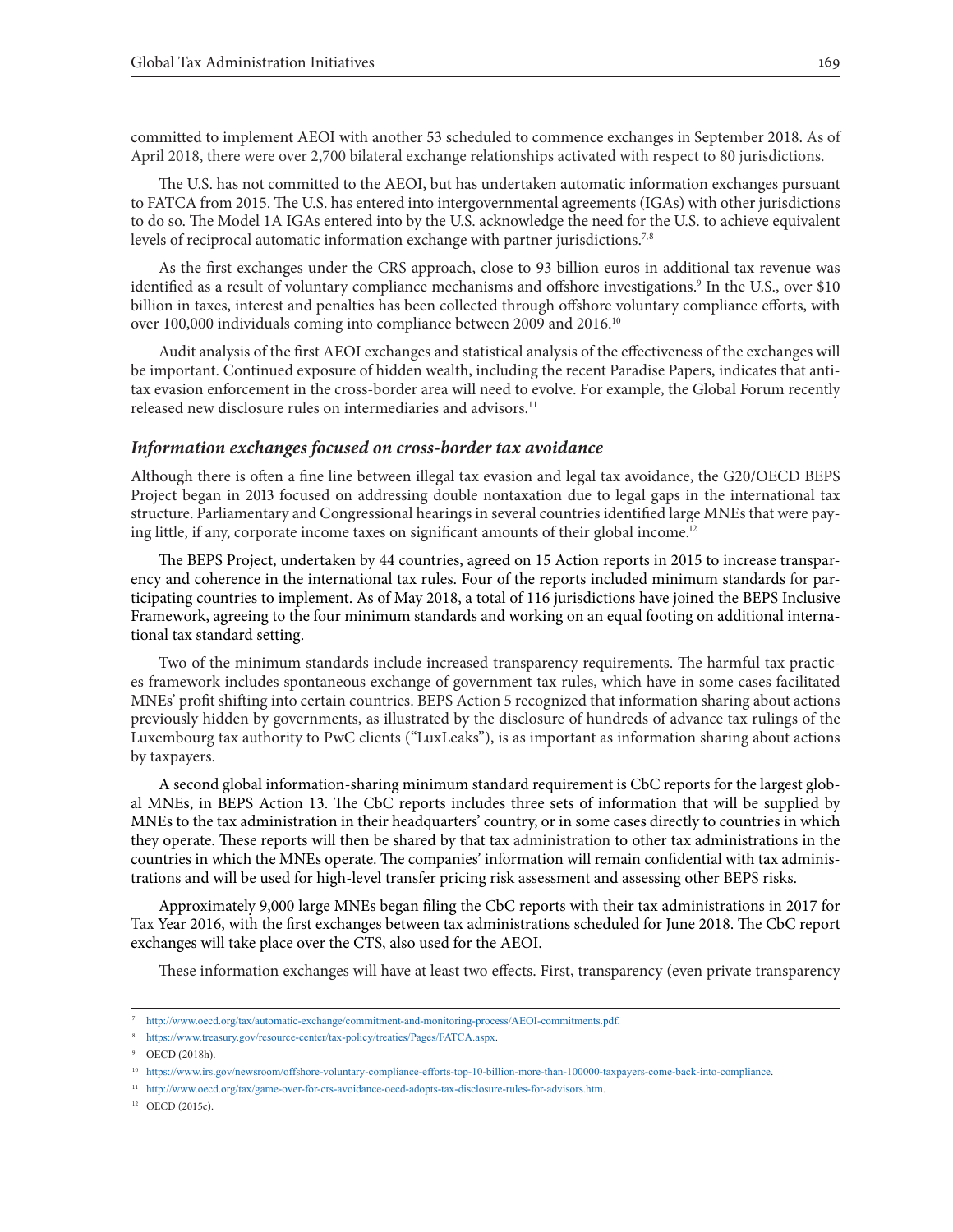between tax administrations) will discourage the most egregious tax planning activity of MNEs by making tax administrations aware of such behavior. The increased risk of detection will discourage some tax evasion and planning. Second, the information provides tax administrations with the ability to identify and better target noncompliant taxpayers and evasive activities. With respect to the latter, there is recognition that many governments need assistance in building their tax administration capacities to use the additional information effectively. Some of these capacity-building initiatives are described in the next section.

Much of the focus has been on the CbC report template, which includes 13 data items for each country in which the MNE is operating.13 This information is designed for high-level transfer pricing risk assessment. But as stated in the BEPS Action 13 report: "It may also be used by tax administrations in evaluating other BEPS related risks and *where appropriate for economic and statistical analysis*." (Emphasis added.) The OECD plans on publishing some of the aggregated and anonymized CbC template information as part of a new OECD Corporate Tax Statistics publication, based on tabulations from individual country tax administrations. The IRS should consider publication of aggregated anonymized CbC tabulations to complement its publication of tabulations from the current Forms 5471 and 5472 from domestic and foreign-based MNEs. In addition, the IRS should consider analyzing more than just the CbC template, taking advantage of the detailed, but nonstandard (nontemplate) formatted, data on related party transactions. Although analyzing nonstandard formatted data is more difficult and resource intensive, statistical sampling can be used to gain insights from a representative sample of filings, and text-mining techniques can reduce the cost of analyzing nonstandard information.

#### *Other tax transparency measures*

Some of the new tax information has emerged through leaks of private information (United Bank of Switzerland bank records, LuxLeaks, Panama Papers, Paradise Papers), but some has been through government required as well as voluntary, public-disclosure initiatives.

The U.S. accounting rules have required reporting of unrecognized tax benefits (UTBs) in public companies' financial statements since 2006. The IRS has required disclosure of Uncertain Tax Positions (UTPs) on corporations' tax returns' Schedule M-3 since Tax Year 2010. The OECD BEPS Action 12 report recommends mandatory disclosures for aggressive or abusive transactions, arrangements or structures, with a focus on international tax schemes, and information sharing of those international tax schemes. The report notes that audits remain a key source of information about tax planning, but audits have limits on their ability for early detection of tax planning schemes. This is not a BEPS minimum standard, but a recommendation for individual countries to adopt it. Israel, Mexico and the United Kingdom have adopted tougher mandatory disclosure rules since the BEPS recommendations.14

The European Union (EU) requires public reporting of MNEs' activities, including taxes, within the EU for financial services and extractive industries. That reporting began in 2014 for financial institutions and in 2016 for extractive companies. It is important to note that the reporting of taxes by country was part of a EU financial accounting directive, not a tax law requirement. Proposals to extend the public reporting of countryby-country tax information within the EU have stalled. Australia initiated a public reporting requirement of total income, taxable income and taxes for its top 1,500 corporate companies and 320 private companies with more than \$200 million AUD (or about \$150 million USD). It has published that information, which is reported and analyzed by Hoopes, *et al.* (2017), and described in more detail in Section IV.

In addition, the extractive industry's concerns about taxes paid in a country not benefiting the citizens of the country resulted in the Extractive Industries Transparency Initiative (EITI), where individual countries report on the payments received from extractive companies and extractive companies report payments made. Fifty-one countries are currently participating in the Initiative, with varying degrees of implementation of the EITI standards.15 The U.S. as part of the 2010 Dodd-Frank financial service legislation required extractive

<sup>&</sup>lt;sup>13</sup> The template items include the tax jurisdiction, unrelated party revenue, related party revenue, total revenue, profit (loss) before income tax, cash and accrued income tax paid, stated capital, accumulated earnings, number of employees, tangible assets other than cash and cash equivalents, and constituent entities resident in the tax jurisdiction, and main business activity(ies).

<sup>14</sup> http://www.ey.com/gl/en/services/tax/ey-beps-developments-tracker.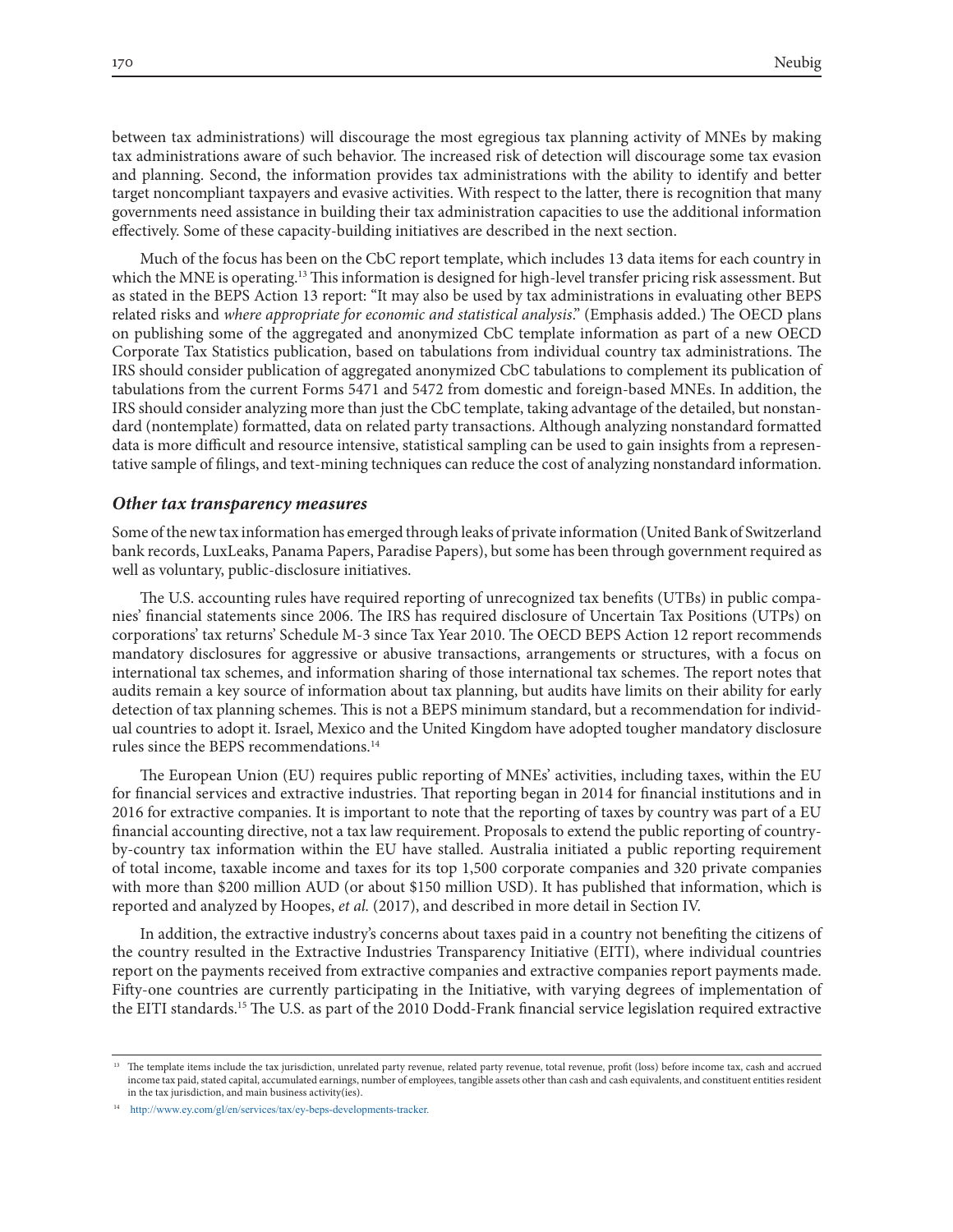industries to publicly report in their financial statements their taxes and economic activities across countries. However, due to court challenges from the U.S. Chamber of Commerce, the final regulations were delayed, and the current Administration canceled the regulations.

The Joint International Taskforce on Shared Intelligence and Collaboration (JITSIC)<sup>16</sup> provides tax administrations with a mechanism for information exchange and collaboration. The exchanges are in accordance with the provisions of bilateral or multilateral tax conventions or tax information exchange agreements (TIEA). Membership of the JITSIC, currently at 38 national tax administrations, entails an active commitment to sharing information and intelligence to combat tax evasion and avoidance. JITSIC was originally established in 2004 as the Joint International Tax Shelter Information Centre to combat cross-border tax avoidance. Building on its initial achievements, the JITSIC was re-established in 2014 with many new members and an expanded mission, which enables tax administrations to collaborate with other countries without needing to negotiate new engagement frameworks each time.

Cross-border economic activity through digitalization offers an additional area where cross-border transparency combined with the availability of big data could enhance tax administration efforts, in particular, with respect to information on the users of online platforms as part of the gig and sharing economies and electronic marketplaces. This type of information sharing can help ensure that income and indirect (consumption and payroll) taxes are paid where and when they are due. The Forum on Tax Administration (FTA) is working with the BEPS Inclusive Framework to develop tools and cooperation in this area and will be examining the tax consequences of new technologies, such as crypto-currencies and block-chain distributed ledger technology.17

Academic studies have found substitution effects resulting from disclosure initiatives, as well as diminishing returns from any single disclosure initiative.18 However, as the tax systems approach suggests, there may be complementary effects of transparency on other tax dimensions, such as reducing the tax responsiveness of tax evasion or avoidance to individual country tax rates. Are there additional synergies from global initiative investments, such as the CTS, which will provide tax administrations with additional benefits beyond their initial uses?

## **III. Other Global and Multilateral Tax Administration Initiatives**

Although increased cross-border tax transparency has been an important achievement in multilateral tax initiatives, other multilateral efforts are also occurring to strengthen the objectives and capabilities of national tax administrations. The initiatives fall into at least five categories: capacity building, reducing tax uncertainty, knowledge sharing, analytics, and whole-of-government approaches.

#### *Global tax administration capacity building*

The G20 and other international organizations recognize that just as developed countries need to closely cooperate and coordinate on tax policy and tax administration in the international area, developing countries also need to be included and need support for building their capacity in the complex areas of international tax.

The two initiatives described above now include over 115 countries actively participating on an equal footing in setting new standards and identifying approaches that can be used effectively in countries with fewer tax administration resources. For example, transfer-pricing regulations can be simplified for greater ease of tax administration and reduced complexity for both tax administrations and taxpayers.

Tax technical assistance is provided to developing countries through training and other resources by many countries and international organizations. The four main international economic organizations (the International Monetary Fund (IMF), the OECD, the United Nations (UN), and the World Bank Group (WBG)) in 2016 formed the Platform for Collaboration on Tax (PCT) to strengthen their ability to provide capacity-

<sup>15</sup> https://eiti.org/sites/default/files/documents/2018\_eiti\_progress\_report\_en.pdf.

<sup>16</sup> http://www.oecd.org/tax/forum-on-tax-administration/jitsic.

<sup>17</sup> OECD (2018g), p. 208.

<sup>18</sup> Paramonova (2017).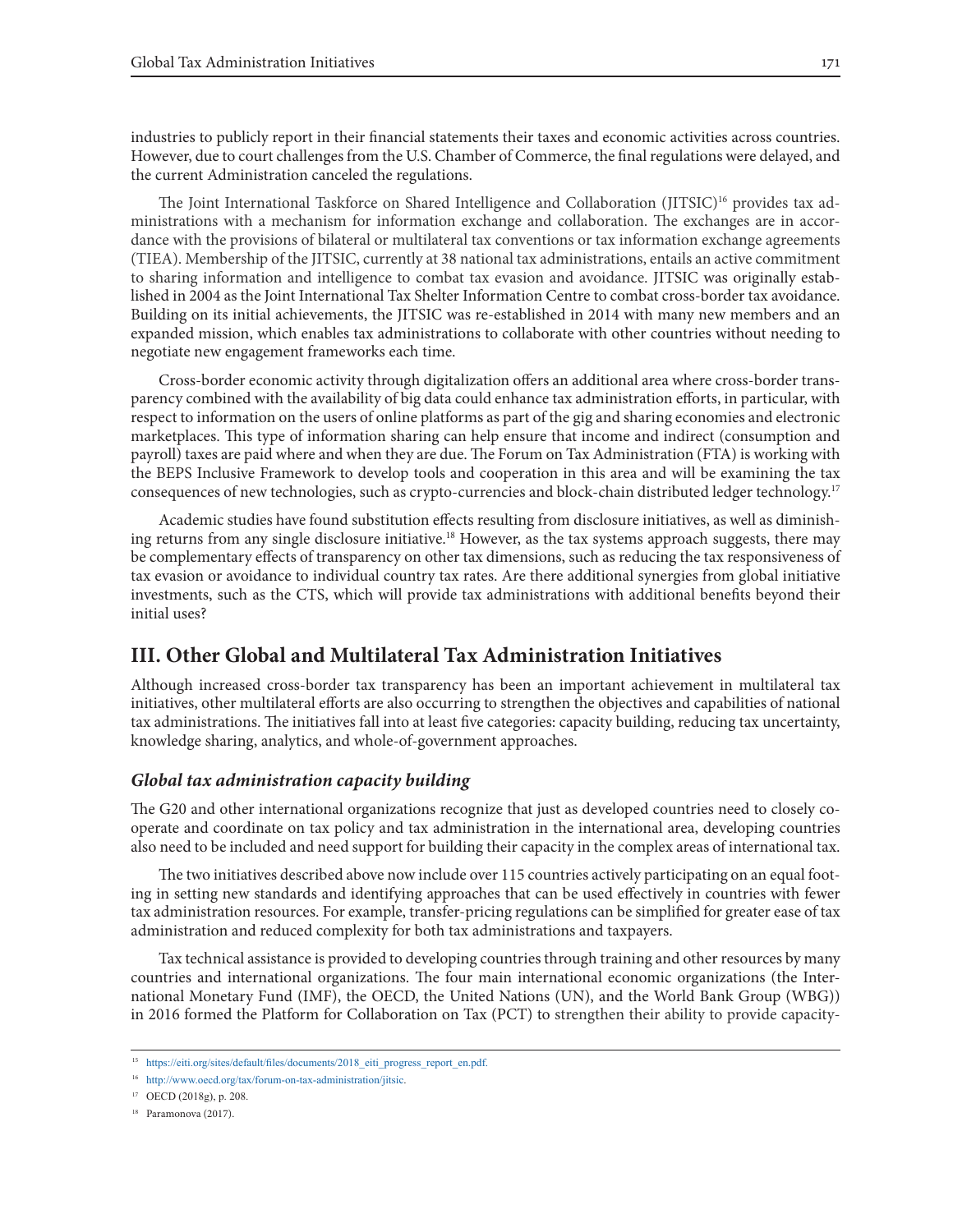building support to developing countries and help them deliver jointly developed guidance. The first PCT conference was held in 2017 with a major focus on increasing domestic revenue mobilization of many developing countries to meet the UN's Medium-Term Sustainability Development Goals.19 Many developing countries have very low tax-to-GDP ratios, insufficient to provide the health and education services and public infrastructure necessary for their citizens' well-being. Stronger tax administration enforcing their current tax rules is a key element of domestic revenue mobilization.

In addition, countries are participating in a new program called Tax Inspectors Without Borders (TIWB).20 The program, by the OECD and the UN Development Program, sends retired tax officials to provide on-theground real-time audit assistance and training to developing countries that have requested help. The program has already raised several hundred million dollars in tax revenues in six countries, with ten more countries requesting assistance. Tax administration is not one-size fits all, and capacity building must fit into the overall tax and political systems of each country, but also with sufficient resources and capabilities to address the difficult cross-border as well as domestic tax issues.

The OECD Tax and Development Programme<sup>21</sup> helps developing countries strengthen their regimes to address transfer pricing and other BEPS-related issues, through two-to-three year-long capacity development programs. Most of the programs are delivered in co-operation with international agencies such as the African Tax Administration Forum, the European Commission, and the WBG.

The IMF provides new tools for tax administration and compliance. Their Tax Administration Diagnostic Assessment Tool (TADAT)<sup>22</sup> was formally launched in 2015. More than 30 TADAT assessments have been conducted and used as a baseline to prioritize and implement reforms in areas of identified weaknesses, which often include: inaccuracies in the taxpayer registration database; weak risk management approaches; poor on-time declaration and payment of tax liabilities; and inattention to accuracy of tax reported in declarations.

#### *Reducing cross-border tax uncertainty*

For many years, international organizations, particularly the OECD, led efforts to reduce potential double taxation to facilitate the growth of cross-border trade and investment. The OECD/G20 BEPS Project expanded the focus to ensure neither double taxation nor double nontaxation of cross-border trade and investment. The BEPS Project recognized that attempts to reduce double nontaxation could result in more cross-border tax disputes, which, if increasing uncertainty and costs, could adversely affect cross-border trade and investment without better dispute resolution mechanisms in place.

A key issue in the allocation of taxable income among countries in cross-border investment is the arms' length transfer pricing rules, which are fact-based rather than formulaic economic measures of geographic income. Countries' tax administrations have competent authorities to resolve international transfer pricing disputes through negotiations with tax authorities of treaty partner jurisdictions.<sup>23</sup> Competent authorities can negotiate bilateral advance pricing agreements (APA) between a MNE and two countries to provide greater certainty on transfer pricing arrangements. Competent authorities can also negotiate mutual agreement procedures (MAPs) to resolve transfer-pricing disputes for a single MNE's allocation of income between two countries. The BEPS Action Report 14, which is a minimum standard of the BEPS Inclusive Framework, strengthens the MAP dispute resolution process, and more than 20 countries have agreed to explore the use of mandatory, binding arbitration for their MAP cases.

A new voluntary program, the International Compliance Assurance Programme, (ICAP) will use CbC reports and other information to facilitate co-operative multilateral engagements between MNE groups and

<sup>19</sup> http://www.worldbank.org/en/programs/platform-for-tax-collaboration.

<sup>20</sup> http://www.oecd.org/tax/taxinspectors.htm.

<sup>21</sup> http://www.oecd.org/tax/tax-global/tax-and-development.htm.

<sup>22</sup> http://www.tadat.org.

<sup>&</sup>lt;sup>23</sup> https://www.revenue.ie/en/companies-and-charities/documents/role-competent-authority.pdf.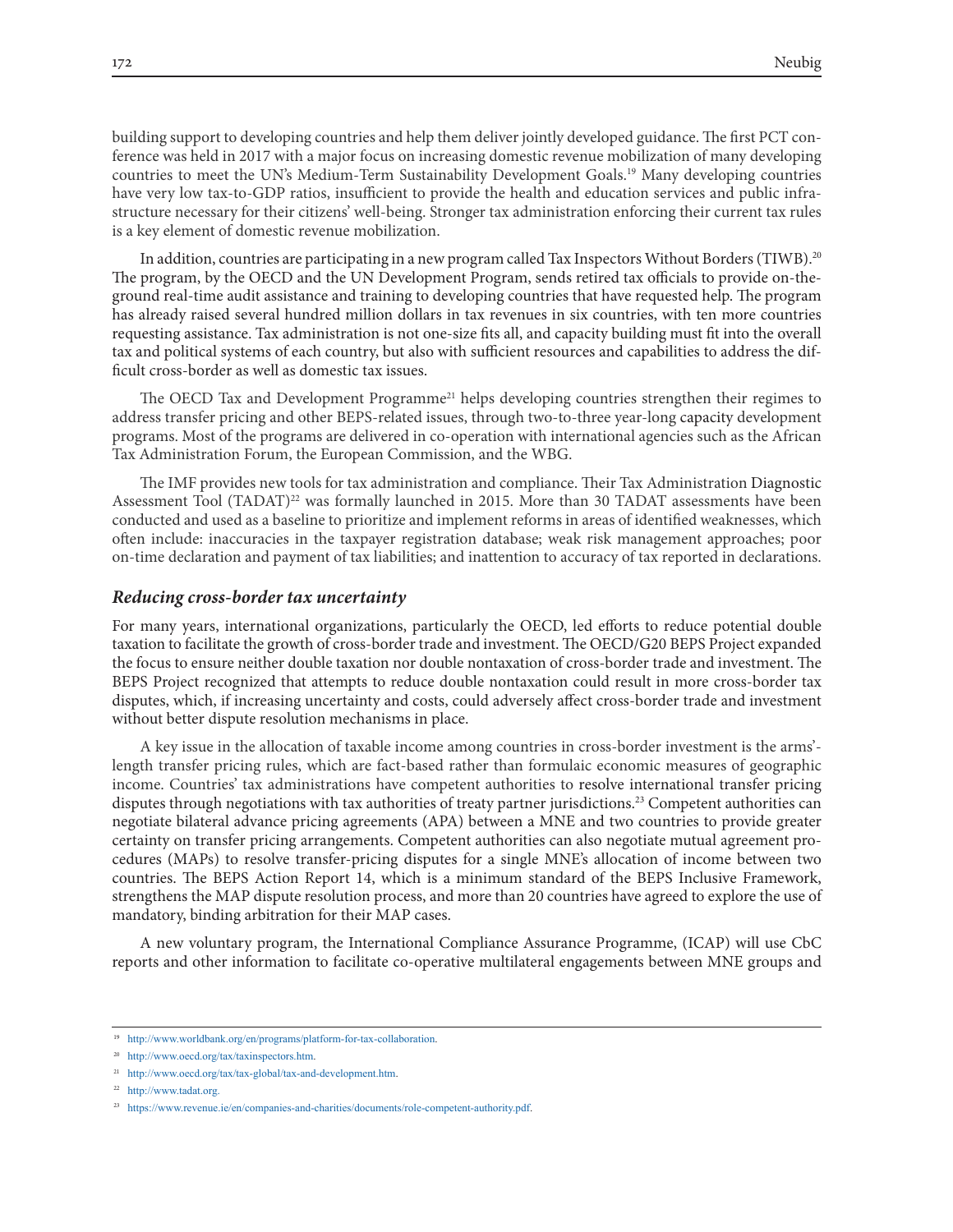tax administrations. Eight countries started a pilot program in January 2018 to provide a more effective use of transfer pricing information, and more efficient use of resources of participating MNEs and tax administrations. This will hopefully result in fewer MAP cases and provide greater tax certainty to MNEs and tax administrations.

At the request of the G20, the OECD and IMF prepared a 2017 report<sup>24</sup> on the sources of tax uncertainty and some tools to reduce tax uncertainty. Improved tax dispute resolution is important, but even better would be reducing the sources of uncertainty before there is a tax dispute. Some of the uncertainty arises at the policy level, but uncertainty also occurs in tax administration, including ineffective and unpredictable implementation of existing tax laws.

#### *Multilateral tax administration knowledge sharing*

Although tax administration is inherently national, tax administrations increasingly need to collaborate to effectively address cross-border tax evasion and avoidance. Also, with the need to do more with fewer resources, tax administrations can learn from best practices of other countries' tax administrations.

The FTA was created in 2002 and is a unique forum on tax administration for Commissioners from 50 OECD and non-OECD countries. The FTA is designed to create an institutional structure through which Commissioners can identify, discuss and influence relevant global trends and develop new ideas to enhance tax administration around the world. The FTA helps tax administrations increase the efficiency, effectiveness and fairness of their tax administration and reduce the costs of compliance through reports and information or guidance notes.

The FTA is tackling the issue of the shadow economy,<sup>25</sup> the effective use of data, both domestically and internationally, the management of tax debt and how to minimize identity fraud through effective tax registration and identification. The FTA is working on options for sharing of information on payments made by online intermediaries in the sharing economy, the digital transformation of tax authorities through new technologies, analytical tools, and enhanced data sources. In addition to increased third-party reporting and information sharing, these initiatives address more effective risk assessment, co-operative compliance, joint audits, advanced analytics of shared information, and implications of digitalization for tax administration as well as for tax evasion—including crypto currencies.

#### *Tax administration analytics*

Countries are working on improving their tax risk assessment tools and capabilities plus using technology to take advantage of increasing digitalization of their economies. Tax administration also involves core functions, including registration of taxpayers, assessments and processing of returns and payments, verification through audits and investigations, taxpayer services and education, collections, and resolving disputes.

A valuable source of comparative information about different national tax administrations is collected in a biennial survey, the Tax Administration Survey (TAS). It has been collected since 2004, but the 2017 edition is the first joint web-based survey—the International Survey on Revenue Administration (ISRA)<sup>26</sup>—developed by the OECD, IMF, the Inter-American Center of Tax Administration (CIAT), and the Intra-European Organization of Tax Administrations (IOTA). It examines the fundamental elements of modern tax administration systems, their performance on a variety of metrics, as well as key trends, recent innovations and examples of good practice. The primary purpose of the series is to share information that will facilitate dialogue among tax officials and other stakeholders on important tax administration issues, including identifying opportunities to improve the design and administration of their systems both individually and collectively. The latest survey includes more quantitative information and more countries, but is not directly comparable to earlier years.

<sup>24</sup> OECD (2017h), and updated in OECD (2018h).

<sup>25</sup> OECD (2017b).

<sup>26</sup> http://www.oecd.org/tax/forum-on-tax-administration/database/.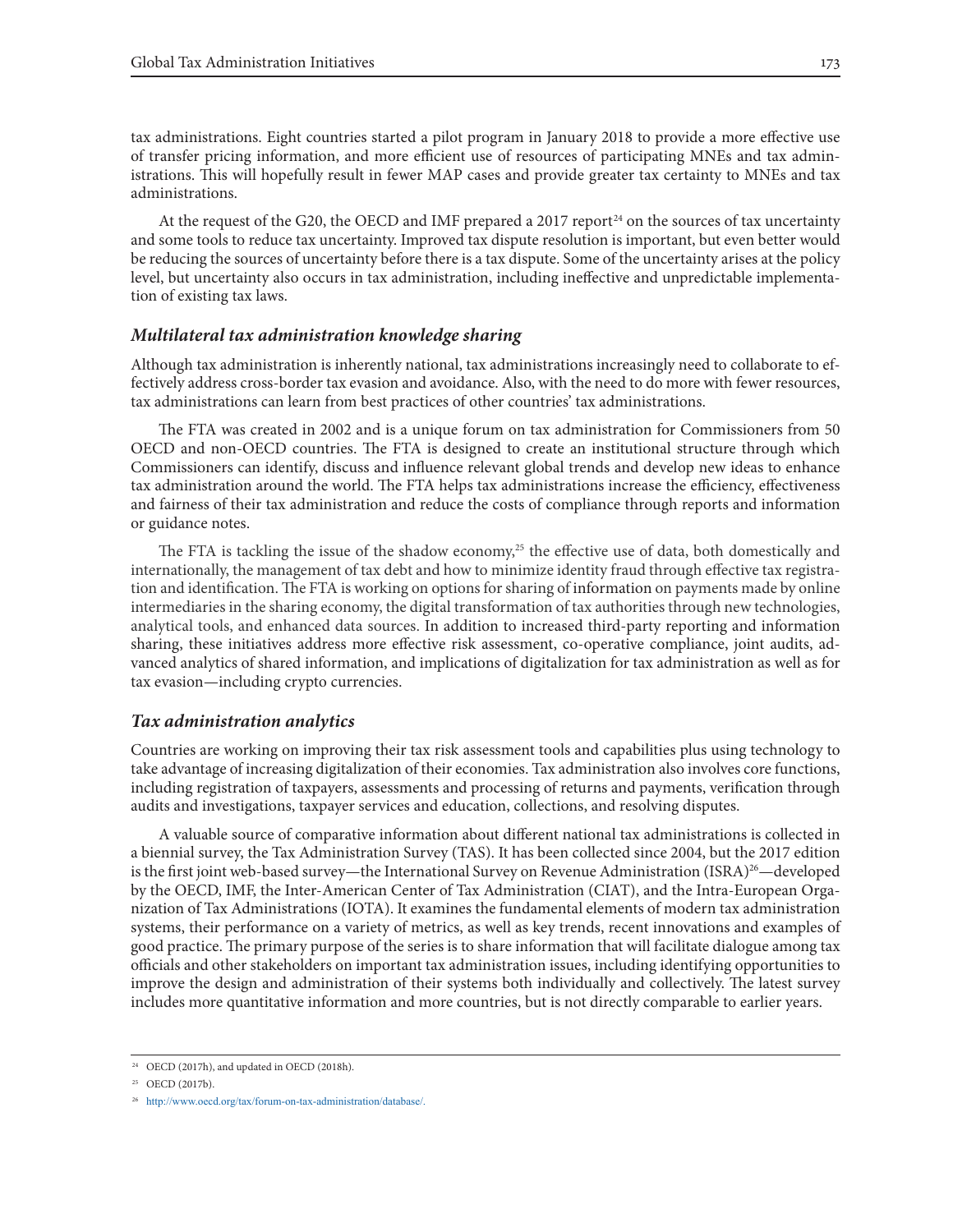Although not directly related to tax administration, the OECD publishes important information about countries' tax systems, which recently expanded beyond the 35 OECD countries to 80 countries.<sup>27</sup> The OECD is expanding its publications to include a Corporate Tax Statistics publication starting in 2018 as part of the recommendations in the BEPS Action 11 report. A future addition will include national tabulations from the CbC reports. The Global Forum on VAT publishes comparative statistics on Value Added Taxes, including tax administration features.

One of the metrics of tax administration is the tax compliance gap. A limited number of countries estimate their tax gap. The IMF has introduced a standardized methodology for measuring compliance gaps for different types of taxes in different countries. The RA-GAP, presented in Figure 1, measures the components of the overall tax gap, including both the tax compliance gap and tax policy gap.28 The IMF has completed 20 RA-GAP assessments, particularly for VAT, but it could be used for any tax. The compliance gap is shown separated in two elements: the assessment gap and the collection gap. The policy gap is shown separated in two elements: the tax expenditure gap and the efficiency gap.

#### **FIGURE 1. Components of the Tax Gap: Compliance and Policy Gaps**

SOURCE: Hutton (2017).



For purposes of economic analysis and resource mobilization, the combination of both compliance and policy gaps provide policymakers with a holistic approach to the possibilities of each type of tax. Although

<sup>28</sup> Hutton (2017).

<sup>27</sup> http://www.oecd.org/tax/oecd-launches-largest-source-of-comparable-tax-revenue-data.htm.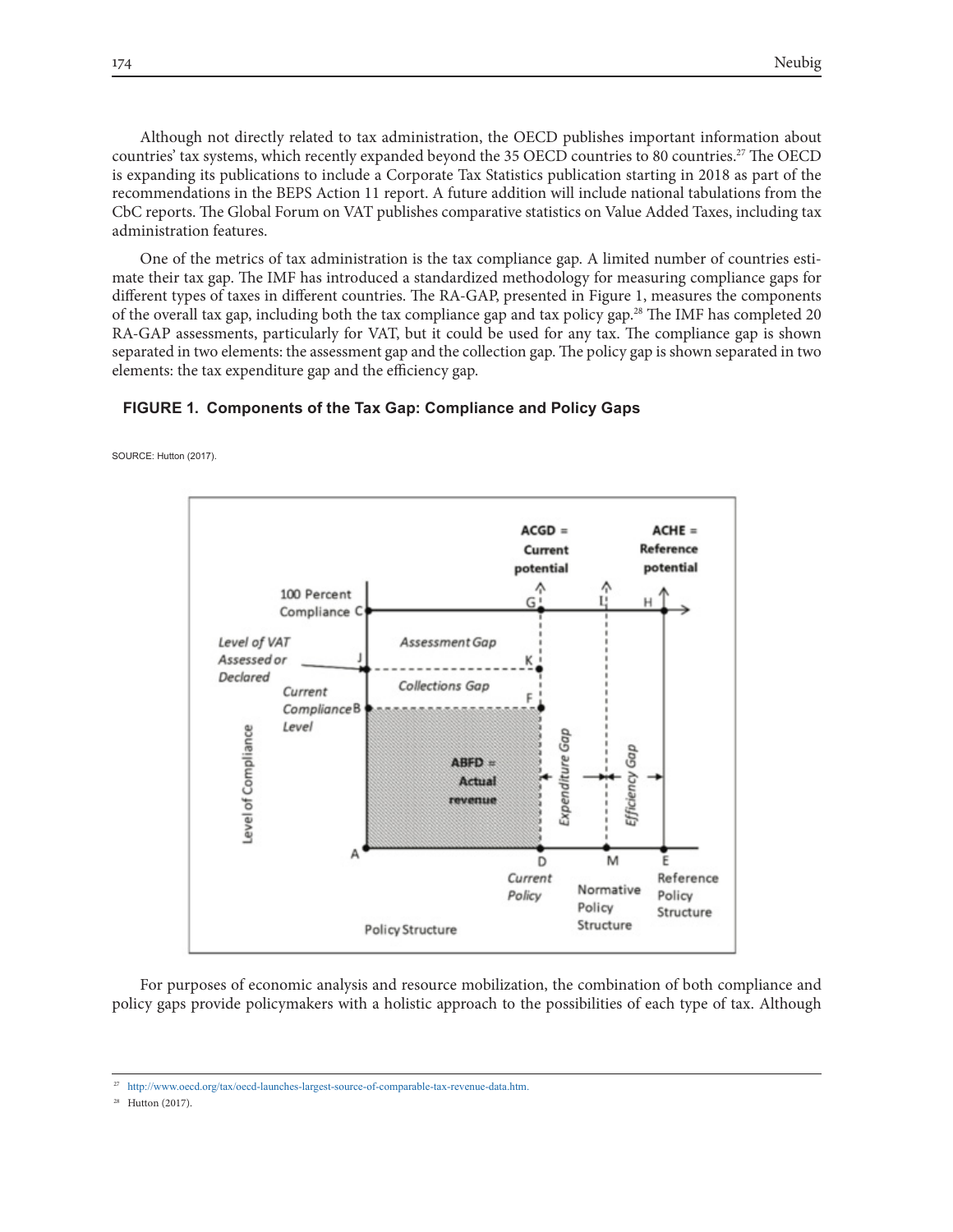cross-country comparisons of tax systems, tax compliance gaps, and tax expenditures are difficult due to the unique nature of each country's tax system, such comparisons can help policymakers with some benchmarking with similar countries or tax systems, identification of "sore thumbs," and best practices.<sup>29</sup>

#### *Tax administration as part of whole-of-government issues*

Just as Al Capone, the mob leader in the 1930's, was finally brought to justice on tax evasion charges, tax administrations are working closely with other global organizations fighting financial crimes, corruptions, money laundering, and terrorism financing. The Financial Action Task Force (FATF) has 35 member countries plus 2 regional organizations working together to combat financial crimes, including tax evasion.<sup>30</sup>

The OECD's Task Force on Tax Crimes and Other Crimes (TFTC) has a mandate to improve cooperation between tax and law enforcement agencies, including anticorruption and antimoney-laundering authorities, to counter financial crimes more effectively. The TFTC's work is carried out in connection with the OECD's Oslo Dialogue, a whole-of-government approach to tackling tax crimes and other financial crimes.<sup>31</sup> Countering these activities requires greater transparency, more effective intelligence gathering and analysis, and improvements in cooperation and information sharing between domestic government agencies and between countries to prevent, detect and prosecute criminals and recover the proceeds of their illicit activities. The TFTC recently released a report on the 10 essential principles of fighting global tax crimes,<sup>32</sup> which can be used by countries to benchmark their legal and operational frameworks.

Not only is cross-border cooperation needed, but also inter-agency cooperation within each country is necessary to effectively fight tax crimes, and to use tax compliance in the fight against other crimes. A TFTC report describes 51 countries' practices of inter-agency cooperation in fighting tax and other financial crimes.<sup>33</sup>

Finally, oft-neglected government agencies with a keen interest in measuring national income, consumption, and other tax bases are national statistical offices (NSOs). As the world economies become more global with technology and business models blurring national boundaries, both national tax systems and national statistical offices face the same challenges of measuring national activities. In many cases, the NSOs use tax measures for their statistical measures. So non-arm's-length-pricing and other profit shifting activity within multinational groups can distort not only taxable income but also Gross Domestic Product, trade statistics and productivity statistics. One estimate suggests that the U.S. trade deficit could be overstated two times by profit shifting, with adverse policy decisions (such as tariffs to attempt to reduce trade deficits) based on distorted national statistics.34

Although tax administrations must protect the confidentiality of taxpayer information and NSOs worry about survey response rates if their national surveys are used by tax administrations, closer cooperation between tax administrations and NSOs for research purposes will help both agencies' missions. The U.S. has a best practice in the close cooperation between the IRS and the Bureau of Economic Analysis. The OECD BEPS Action 11 report noted that many countries' tax administrations don't have agreements with their NSOs to take advantage of the data and research synergies. In addition, many countries' tax administrations don't have the framework or capability of taking advantage of qualified academic researchers, when data analytics is so important yet the tax administrations are facing strict budget constraints.

<sup>29</sup> Kassim and Mansour (2017). Redonda and Neubig (2018).

<sup>30</sup> http://www.fatf-gafi.org.

<sup>31</sup> http://www.oecd.org/tax/crime/about-tax-and-crime.htm.

<sup>32</sup> OECD (2017d).

<sup>33</sup> OECD (2017c).

<sup>34</sup> Guvenen *et. al.* (2018).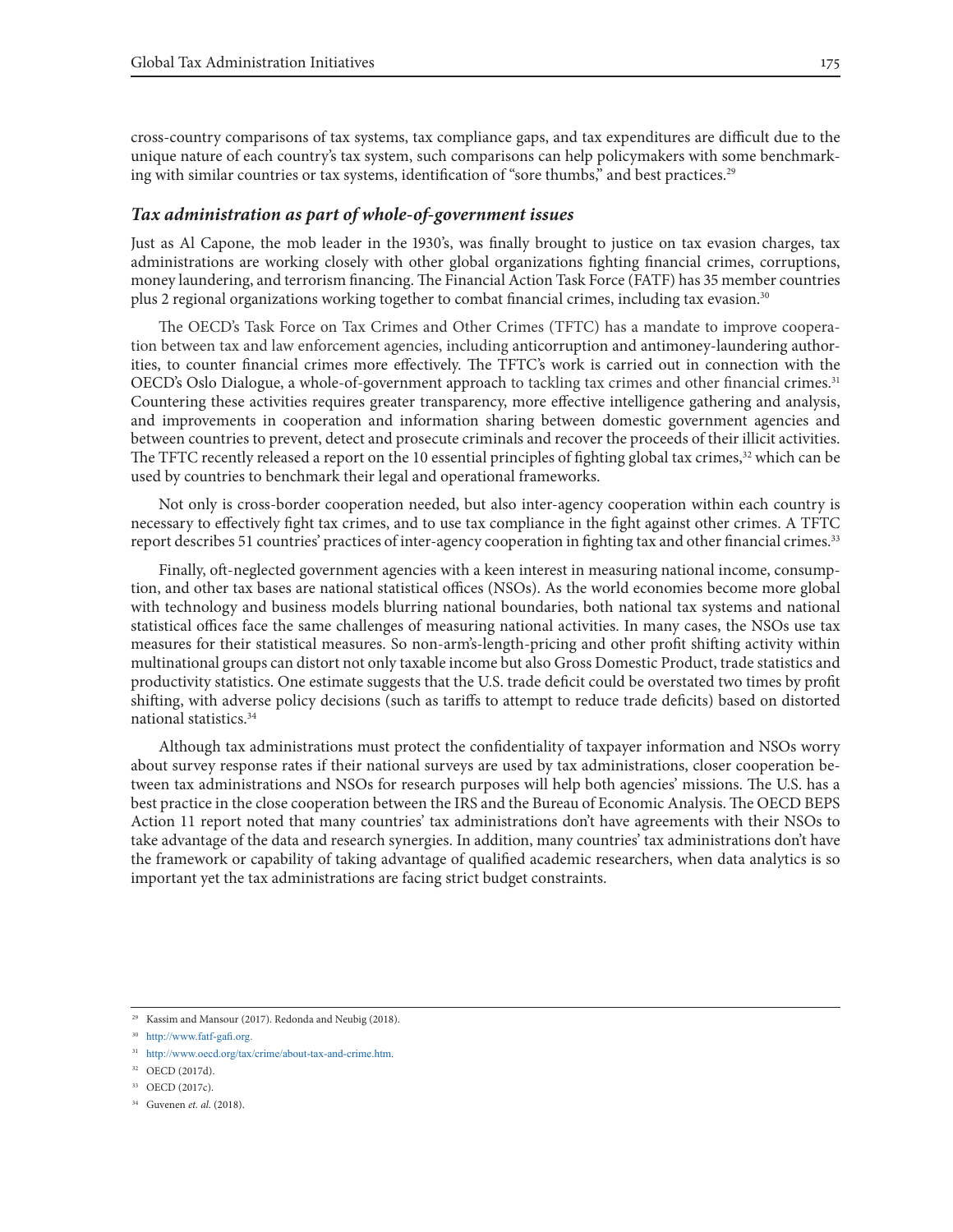## **IV. Government and Academic Studies of Global Tax Evasion and Avoidance**

Analysis of tax evasion and tax avoidance is limited by the available data. As I have noted elsewhere, the *best available data* have the acronym: BAD.35 Researchers need to be humble in their conclusions when using the best available data. In the OECD/G20 BEPS Project, some analysts were strongly confident of their results since the regressions were robust across different subsets of the data. Of course, they were torturing the same BAD database, which was missing most US-based multinationals as well as most multinationals from non-European countries and subsidiaries in tax havens.<sup>36</sup>

But both tax policy and tax administration decisions need to be made with incomplete and imperfect data. Researchers need to highlight the limitations of their BAD research and be clear about their assumptions, while still providing useful insights. Researchers need to be creative in their analytical approaches, which often means combining multiple data sources. Large ranges are the likely result given sensitivity analysis, but orders of magnitude can still flag key issues. Trends over time using similar data will at least hold constant some of the issues affecting the overall level of an estimate.

This section reviews some of the academic and other economic analyses of global tax evasion and tax avoidance. These analyses will serve as a useful foundation from which to analyze more comprehensive and detailed data available in the future from the AEOI and CbCR initiatives. We are currently in the twilight where the global tax initiatives are hopefully positively affecting taxpayer behavior, yet prior to when the new data become available to measure the potential effects. In the meantime, anecdotal evidence and reported behaviors through business surveys provides some expectation that the initiatives are having their desired effects,37 but remain unclear on the magnitude of the effects.

Clearly more research is needed at both the global and individual country level. In addition to estimates of aggregate tax evasion and avoidance, the effectiveness of specific tax law provisions and tax administration tools and initiatives are needed for actionable decision-making. The next few years will provide many case studies of different tax administration and policy initiatives for analysis. The recent requirement that U.S. Treasury regulations be subject to Office of Information and Regulatory Affairs (OIRA)<sup>38</sup> will hopefully result in more resources provided to do more extensive cost-benefit analysis of those regulations, including the effects of tax regulations on improving tax certainty.

#### *Global estimates of tax evasion*

Zucman (2013) has done the most extensive research on global wealth held in tax havens. He estimates that \$8.6 trillion of household wealth was held offshore in tax havens in 2015. That is roughly 10 percent of world GDP and 8 percent of the world's financial wealth.<sup>39</sup> The use of tax havens varies greatly by countries' citizens from a few percent of GDP in Scandinavia, to about 15 percent in Continental Europe, and 60 percent in Gulf countries and some Latin American economies.40 The lost revenue can be very significant for many less developed countries.

Zucman (2014) estimates that 7.3 percent of U.S. GDP was held in tax havens in 2007. He estimates that tax haven wealth by U.S. citizens has grown from 0.6 percent of U.S. wealth in 1980 to 0.8 percent in 1990, 1.6 percent in 2000, and 2.8 percent in 2010. With the passage of FATCA in 2010, combined with other transparency initiatives and publicized leaks of tax shelters, more recent estimates of U.S. tax evasion will be of considerable interest. The IRS has reported that they have collected almost \$10 billion in additional taxes, interest and penalties from several voluntary disclosure programs since 2009.

<sup>35</sup> Neubig (2016).

<sup>36</sup> OECD (2015c), p. 143.

<sup>37</sup> OECD (2016c).

<sup>38</sup> https://home.treasury.gov/news/press-releases/sm0345.

<sup>39</sup> Pellegrini, et.al. (2016) obtained a similar estimate.

<sup>40</sup> Alstadsæter, et al. (2017).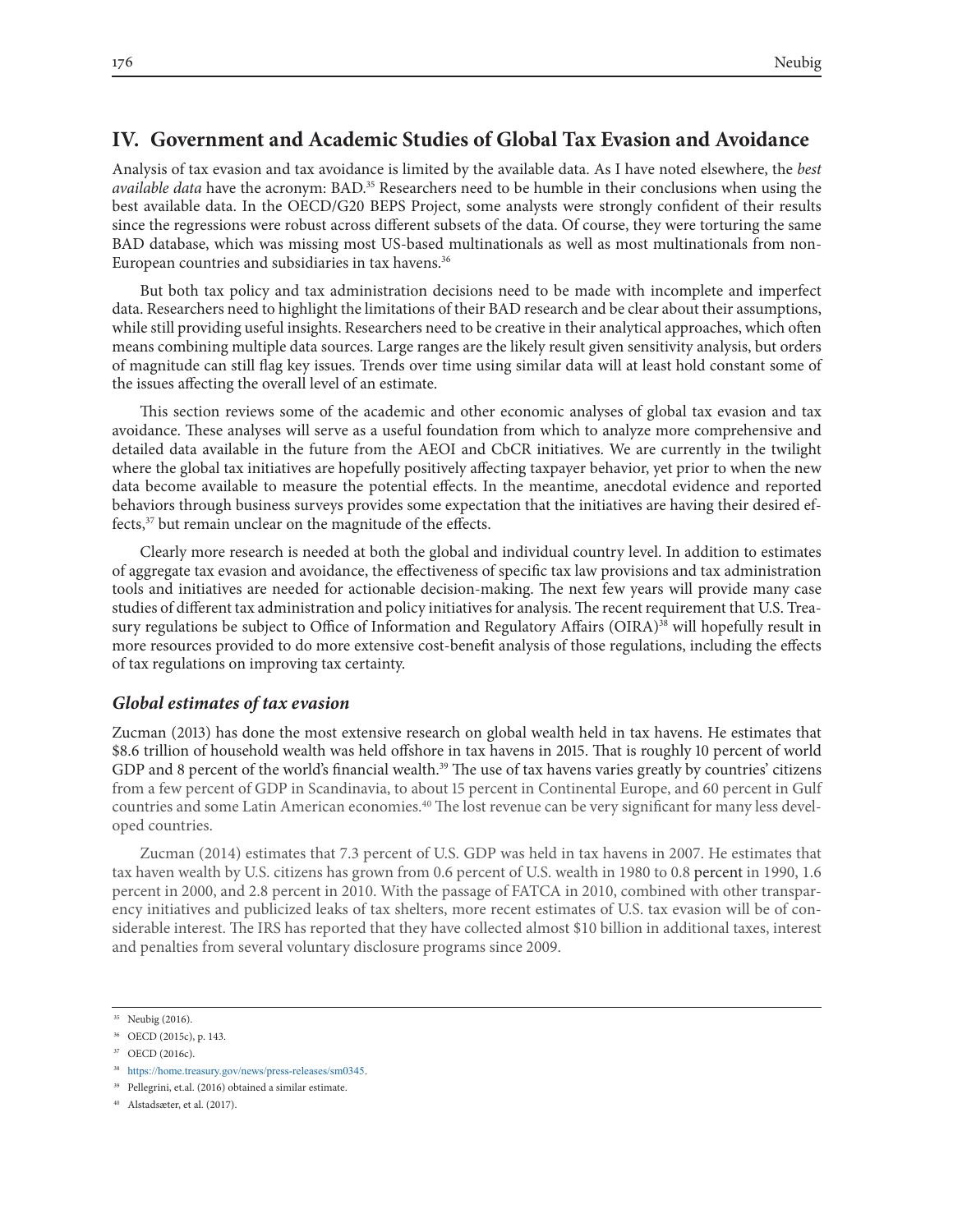Alstadsæter, *et al.* (2018) estimate the wealth distribution of tax evasion from data on random audits, tax amnesties, and leaks from offshore financial institutions matched to wealth records in Scandinavia. Tax evasion rises sharply with wealth: 3 percent of personal taxes are evaded on average, versus 25 percent-30 percent in the top 0.01 percent of the wealth distribution. They find that after tax amnesties, evaders do not increase legal tax avoidance, suggesting that fighting evasion can allow governments to collect more taxes from the wealthy.

Zucman (2014) notes some important limitations to these estimates. Some of the aggregate estimates are based on Bank for International Settlements data only on bank deposits, so the data or analysis do not include equities, bonds or mutual funds that households entrust to offshore banks. Estimates generally capture just a subset of financial wealth, thus missing wealth held in the form of real estate, gold, jewelry, works of art and other nonfinancial assets. The use of shell companies makes identifying the true beneficial owners difficult.

The estimates of wealth held in tax havens is an important starting point for estimating the potential tax revenue lost from offshore tax evasion. Several additional analytical steps are required to get to the lost revenue. First, did the transfer of the stock of wealth out of a country evade taxes due to corruption, money laundering, or illegal activity? If so, then the one-time lost revenue could be 30–50 percent of the total tax haven wealth due to foregone income and payroll taxes on the transferred income. Second, what is the investment income earned on the tax haven wealth? Zucman used an 8-percent rate of return while Pellegrini, *et al.* (2016) used a 3-percent rate of return. If the evasion is only on the investment income in the tax haven, then the annual lost revenue may only be 1–4 percent of the stock of tax evaded wealth. Third, some of the income from tax haven wealth might be reported to tax authorities annually or through an amnesty voluntary disclosure, or through the future AEOI.

Some organizations have reported very large amounts of illicit financial flows, which might be indicative of lost tax revenues from tax evasion or avoidance. Maya Forstater has provided some cautions about the weak links between these large illicit financial flow estimates and actual tax effects.<sup>41</sup>

The OECD has collected information from countries that have used voluntary compliance programs to bring tax haven wealth back into their countries' tax systems. As of early 2018, more than 93 billion euros have been collected prior to the start of the AEOI exchanges and \$10 billion has been reported through the U.S. Offshore Voluntary Disclosure Program since 2009. Amounts reported through disclosure programs may represent multiple years, penalties and interest, which would overstate actual annual tax collections going forward. But the voluntary disclosures may be just the tip of the iceberg, with significantly more revenue collected from improved voluntary compliance overall.<sup>42</sup> Key questions will be to what extent evaders switch to jurisdictions that aren't participating in the AEOI, and to what extent evaders switch to alternative forms of wealth not subject to AEOI.<sup>43</sup> Tax system tools will need to evolve to prevent new leakages and to continue improved voluntary compliance and effective enforcement.

#### *Global estimates of tax avoidance*

Cross-border tax avoidance through base erosion and profit shifting has been more extensively analyzed, despite numerous data issues. The OECD BEPS Action 11 report summarized the academic and government research through 2015, and estimated that cross-border tax avoidance ranged from 4 to 10 percent of global corporate income tax revenue, or \$100–\$240 billion annually at 2014 levels.

Various estimates have been made showing an even larger range, as shown in Table 1. Many of the estimates have been based on U.S. data given their availability through the U.S. BEA aggregate tabulations and IRS individual company tax return data. European data have been available from financial account data. Global estimates have generally relied on aggregate country tabulations.

Forstater (2018).

<sup>42</sup> Johannesen *et. al.* (2018).

<sup>43</sup> https://www.fincen.gov/news/news-releases/fincen-expands-reach-real-estate-geographic-targeting-orders-beyond-manhattan.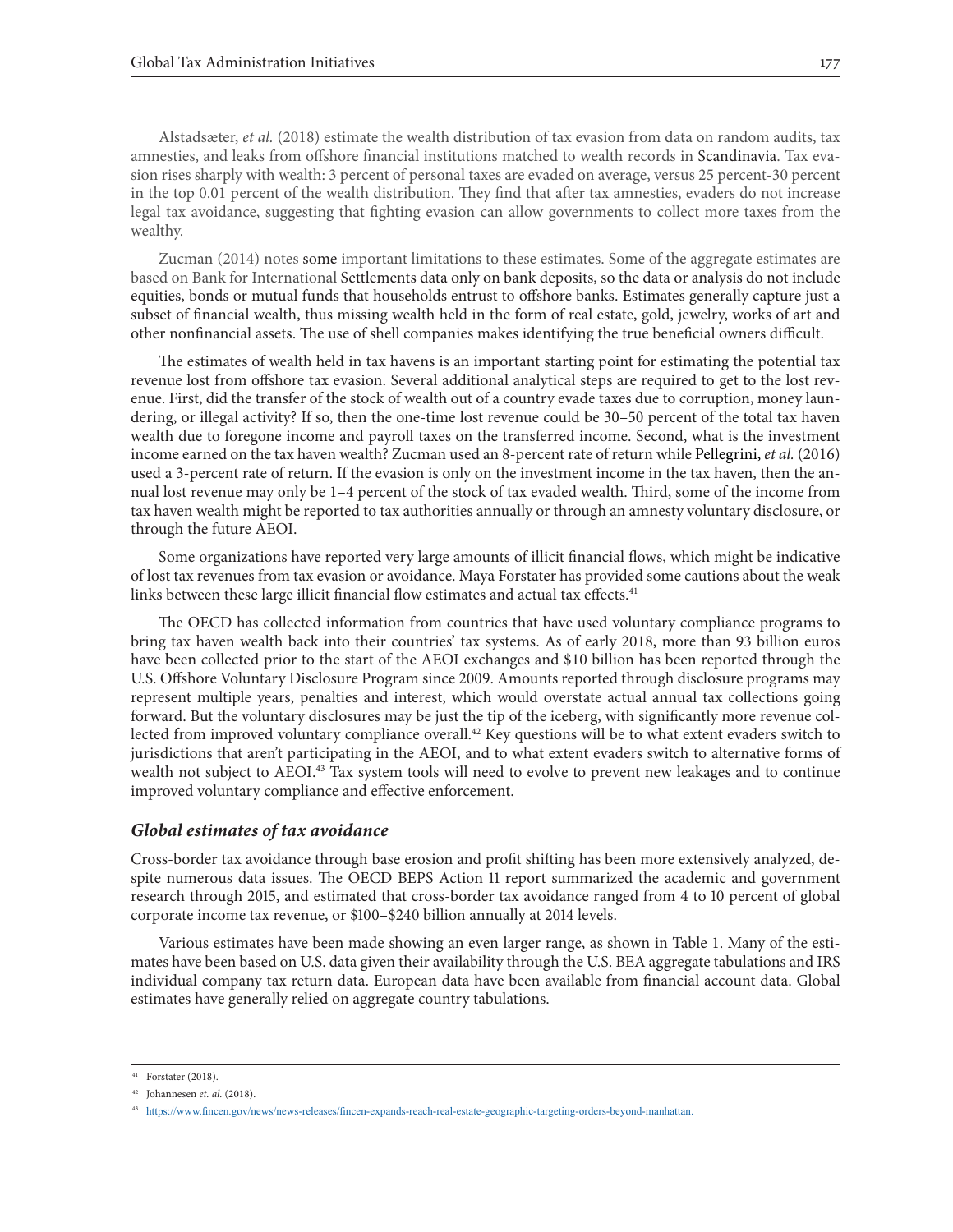| <b>Fiscal estimate approach</b>          | <b>Scope</b>         | <b>Range USD (billions)</b> | Year<br>(level) |
|------------------------------------------|----------------------|-----------------------------|-----------------|
| OECD aggregate tax rate differential     | Global               | 100-240 (4-10% of CIT)      | 2014            |
| <b>Other Estimates</b>                   |                      |                             |                 |
| IMF CIT efficiency (2014)                | Global               | 5% of CIT                   |                 |
| UNCTAD Offshore investment matrix (2015) | Global               | 200 (8% of CIT)*            | 2012            |
| Clausing (2016)                          | Global               | 279                         | 2012            |
| Cobham and Jansky (2018)                 | Global               | 494                         | 2013            |
| Torslov, Weir and Zucman (2018)          | Global               | 10% of CIT                  | 2015            |
| IMF CIT efficiency (2014)                | Developing countries | 13% of CIT                  |                 |
| UNCTAD Offshore investment matrix (2015) | Developing countries | 66-120 (7.5-14% of CIT)*    | 2012            |

#### **TABLE 1. Estimates of Global and Developing Countries Fiscal Effects From BEPS**

\* Includes only investment-related BEPS, not trade mispricing.

SOURCE: Compiled by author.

Academic studies find that cross-border tax avoidance takes the form of transfer mispricing to shift income from high-tax-rate countries to low-tax-rate countries, the strategic location of debt in high-tax-rate countries, and the strategic location of intangible assets in low-tax-rate countries. Other forms of tax avoidance through hybrid structures, tax treaty planning, and avoidance of permanent establishment have not been analyzed to the same extent.

The OECD/G20 BEPS project relies heavily on increased transparency to change taxpayer behavior and to provide more tools for tax administrations to focus their resources on transfer pricing issues. Transparency through information exchange between tax administrations has not been analyzed much. Bruan and Weichenrieder (2015) found that bilateral TIEAs were associated with fewer operations in tax havens.<sup>44</sup> They conclude that firms invest in tax havens not only for their low tax rates but also for the secrecy they offer. The reduction in the use of tax havens with a TIEA may have simply resulted from a reallocation of operations into other tax havens, but with the CbCR covering all countries that reallocation will be transparent in the future.

No studies have been done on the effect of transparency of government rulings, which is addressed in the harmful tax practice BEPS Action 5. Exposure of favorable tax rulings through Parliamentary and Congressional hearings, plus through the LuxLeaks, has resulted in changes to several countries' tax rules and has resulted in a number of European Commission State Aid Cases imposing additional taxes, including a \$15 billion assessment on Apple Corporation from prior Irish rulings.45

#### *Estimates of the effects of tax system provisions*

Although aggregate estimates of revenue lost help focus policymakers' and administrators' attention, the effects of specific tax system tools are critical for the benefit-cost decisions necessary for deciding which tools to focus resources.

Keen and Slemrod (2017) provide a framework for analyzing optimal interventions by tax administrations,<sup>46</sup> similar to the framework for optimal tax policy. Their paper develops a summary measure of the impact of administrative interventions, called the 'enforcement elasticity of tax revenue', similar to the elasticity of taxable income in the context of tax policy responses to changes in tax rates. The paper discusses the optimal balance of policy and administrative measures as well as the optimal compliance gap.

Neubig and Slemrod (2017) show graphically in Figure 2 the conditions under which administrative enforcement efforts are optimal in the international context in addressing tax compliance compared to reductions in tax rates. Enforcement actions are most effective when economic activity is more sensitive to tax rate

<sup>44</sup> Braun and Weichenrieder (2015).

<sup>45</sup> http://europa.eu/rapid/press-release\_IP-16-2923\_en.htm.

<sup>46</sup> Keen and Slemrod (2017).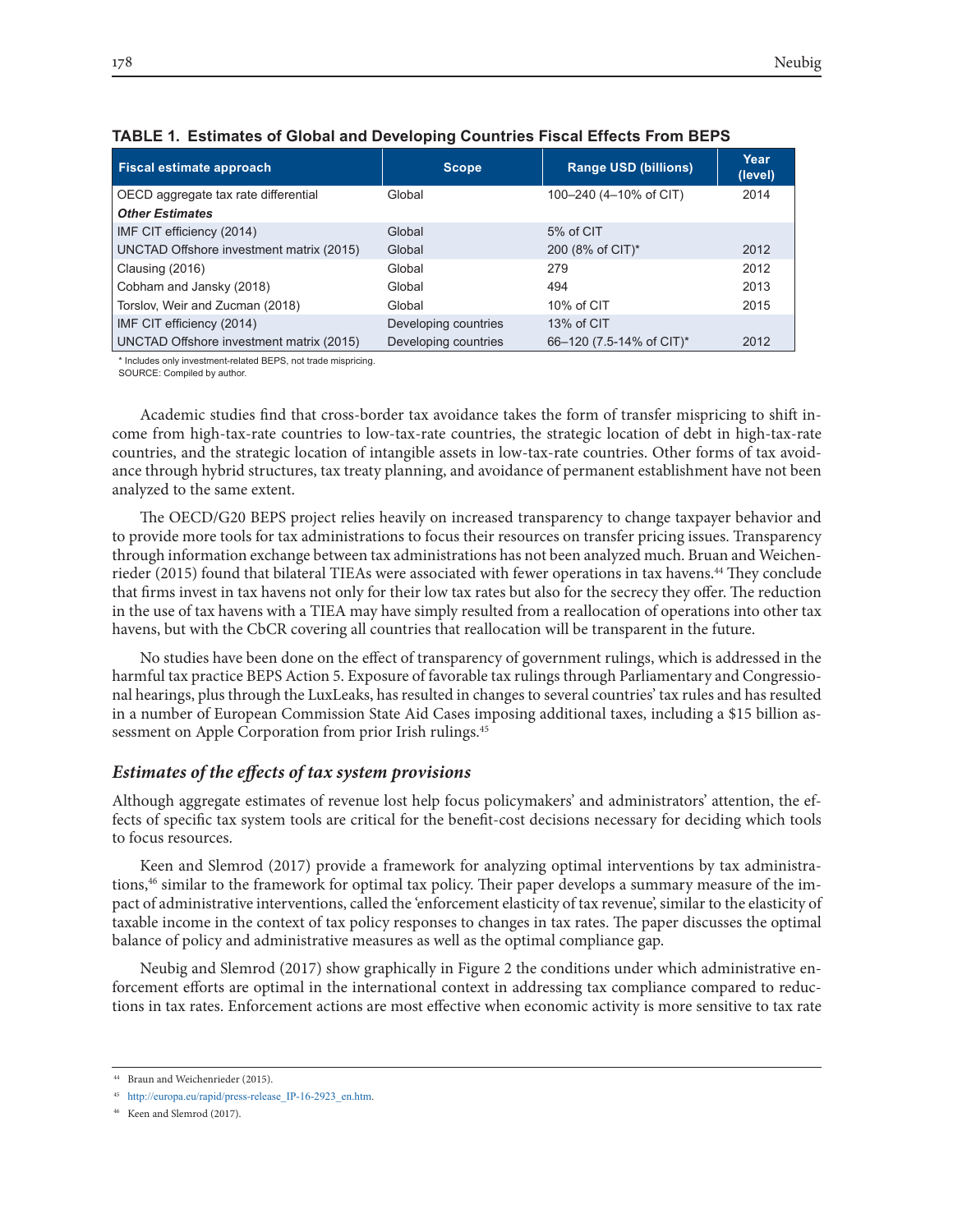changes and also are more sensitive to enforcement actions. This is likely the case where taxable income is "mobile" due to reporting or tax planning without real economic changes required.

**FIGURE 2. Situations When Enforcement Actions v. Tax Rate Changes Are Most Effective**

| <b>Item</b> |                                  |             | <b>Taxable income elasticity</b> |                       |  |
|-------------|----------------------------------|-------------|----------------------------------|-----------------------|--|
|             |                                  |             | <b>High</b>                      | Low                   |  |
|             | <b>Enforcement</b><br>elasticity | <b>High</b> | Enforcement actions effective    | Ambiguous             |  |
|             |                                  | Low         | Ambiguous                        | Rate change effective |  |

SOURCE: Neubig and Slemrod (2017).

Several studies have found that increased documentation to support transfer-pricing decisions reduces profit shifting from that country.<sup>47</sup> Unilateral action to protect a country's tax base either through a policy change or tougher enforcement actions can raise the cost of capital in that country, resulting in reduced foreign investment and fewer jobs.48 A country may increase its own revenue, but at the expense of base erosion being shifted to other countries. Enforcement elasticities are likely to be higher in the presence of multilateral agreements, such as the BEPS Inclusive Framework's minimum standards. Increased transfer pricing documentation from CbCRs will be applicable in all countries, so can't be avoided by shifting activity to another country, and will have lower compliance costs than nonuniform transparency rules by different countries.

The European Union is considering public country-by-country reporting for more than just the extractive and financial industries. The effects of public reporting are likely to be different than the effects from nonpublic reporting just to tax administrations. Australia began requiring its largest companies to report a limited amount of tax information publicly. Hoopes, *et al.* (2017) found that some large private companies experienced some consumer backlash from disclosure of low tax rates, some reacted to avoid disclosure, while some others paid some additional tax. Investors generally reacted negatively to the anticipated and actual public disclosures.

Finally, the 2017 U.S. tax act included a number of anti-BEPS provisions. Most important was the reduction of the Federal corporate statutory tax rate from 35 percent to 21 percent, which significantly reduced the incentive to shift profits out of the U.S. The 21 percent rate is below the statutory tax rate of most other countries, so there could be an incentive to shift both economic activity as well as reported profits into the U.S. from higher tax rate countries. In addition, the 2017 act tightened transfer pricing rules for intangible assets, tightened interest limitations to prevent the strategic location of debt in U.S. subsidiaries, imposed a new minimum tax on foreign source income, and a new minimum tax on related party payments subject to transfer pricing issues. The Congressional Budget Office estimates that the 2017 Act will reduce profit shifting out of the U.S. by slightly over 20 percent due to the reduction in the tax rate.<sup>49</sup> This will pick up an additional \$14 billion of revenue annually. The other anti-BEPS provisions are estimated to pick up an additional \$43 billion in 2020, although not all of that is from cross-border tax avoidance. The 2017 U.S. tax change would be in addition to the anti-BEPS provisions of the BEPS Inclusive Framework minimum standards, particularly the CbC reporting.<sup>50</sup>

# **V. Potential Research Opportunities as Part of and Following Implementation of These Initiatives**

The IRS is one of the world's leading tax administrations, and its Research, Applied Analytics, and Statistics organization (RAAS) is clearly a global best practice. The tax environment is ever changing, and new research

 $47$  Lohse and Riedel (2013), OECD (2015c).

<sup>48</sup> For example, see DeMooij and Li (2018).

<sup>49</sup> U.S. Congressional Budget Office (2018), pp. 124-5.

<sup>50</sup> Neubig (2018).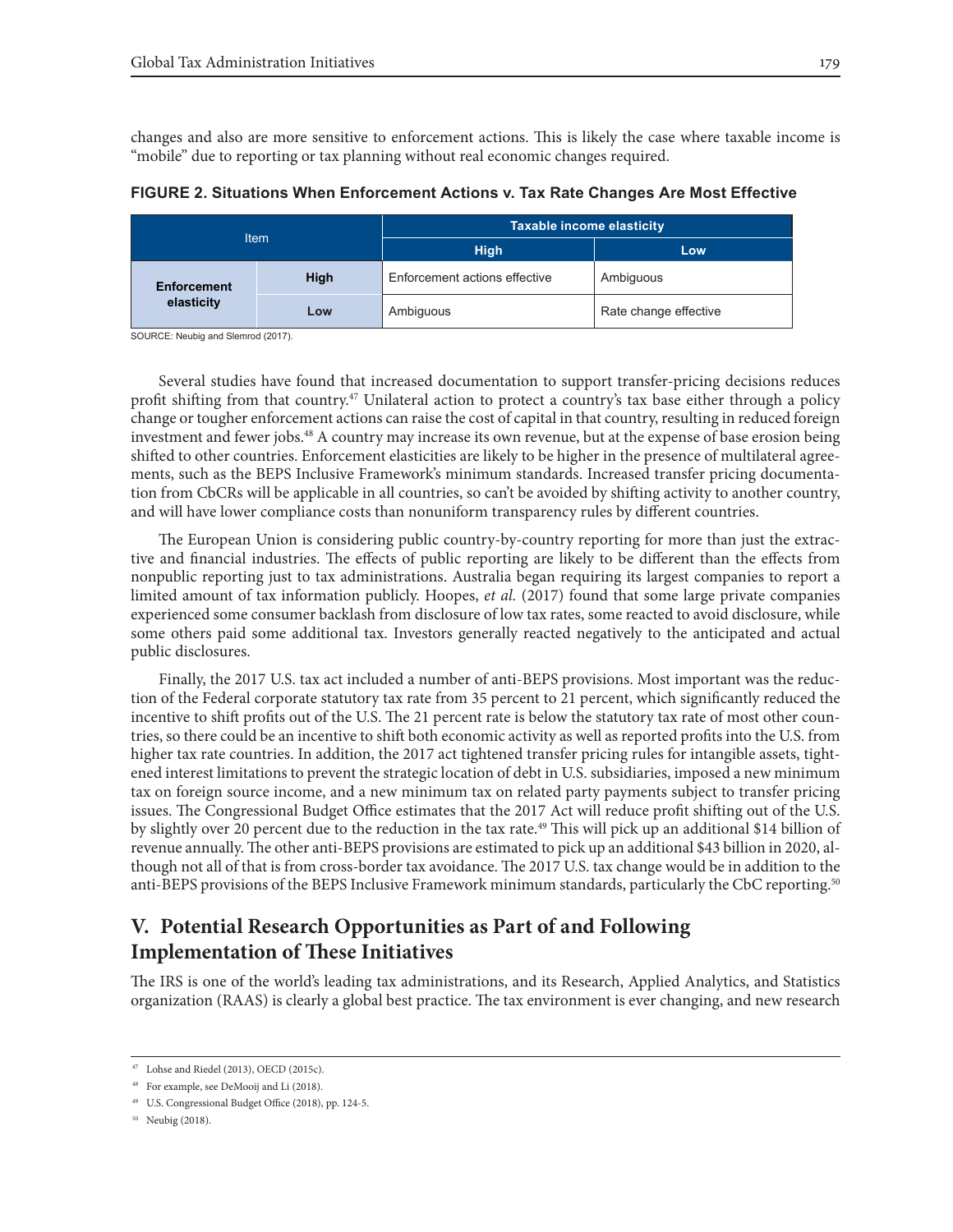opportunities will be available with the new global tax initiatives for the IRS and other countries' tax administrations. Opportunities include:

- *• Taking advantage of the new information from CbC reports of the largest global MNEs.* While the U.S. has good information about U.S.-headquarter MNEs (Form 5471) as well as subsidiaries of foreign headquarter MNEs (Form 5472), the new CbC information will supplement those forms. The CbC reports will be valuable for many other countries that don't have similar information as the U.S. The U.S. can help other countries better analyze their data. For example, the Action 11 report noted that many countries' tax analysts did not have corporate income tax data divided between multinational and domestic-only corporations.
- *• Taking full advantage of available CbC report data.* This includes analyzing the data beyond the standardized template, particularly important information on related party transactions. Analysis of non-standard data can be done through text-mining techniques and sampling. In addition, tax administration researchers should link the non-public CbC reports with national tax return data and available public financial account data. Insights from such linking could assist researchers limited to analyzing just public financial account data.
- *• Taking advantage of the new information exchange from the AEOI reporting on financial assets held in other countries.* The AEOI information will be valuable particularly for developing countries where offshore tax haven accounts are more common.
- Researching nonfinancial assets held offshore, and the extent to which they are substituted for financial *accounts, is needed to determine future opportunities for greater information sharing.* Analysis of property records from the IRS pilot studies can be linked with existing FATCA data.
- Conducting additional research on BEPS with the significant reduction in the largest economy's statutory *corporate tax rate, plus its anti-BEPS provisions.* Research on BEPS needs to focus not only on tax rate differences, but also on the effects of anti-BEPS instruments, such as CbC reports, interest limitation rules, hybrid restrictions, and treaty limitations.
- Researching the BEPS Inclusive Framework's minimum standard for spontaneous exchange of government *tax rulings.* What changes in governments' behaviors are resulting from greater government tax ruling transparency?
- *• Conducting cross-country analysis using the improved TAS survey data.* The TAS survey data have been presented as descriptive statistics, and now contain more quantitative comparable information. More sophisticated analysis could provide additional insights.
- *• Conducting more research on tax uncertainty from administrative rulings and practices.* This may be possible with the TAS survey data combined with other data sources. The OIRA review may be an opportunity in the U.S. to conduct detailed benefit-cost analyses of alternative tax regulatory approaches.
- *• Conducting more research on tax administration instruments of nonincome taxes.* VAT, payroll and property tax fraud and noncompliance are important issues for subnational governments and other countries.
- *• Collecting and analyzing more data on withholding taxes.* Withholding taxes are an important tax instrument to ensure tax is collected on certain types of cross-border payments. Data on aggregate withholding tax collections on cross-border payments, and by type of payment, are generally not available. More research in this area is needed, but won't be possible without better data compilation and reporting.
- Leveraging tax administration research with qualified academic researchers and agreements with National *Statistical Offices.* The IRS has a best practice in both dimensions, although further leveraging these arrangements would be worthwhile given budget constraints. This is an important area for other countries' tax administrations especially with the additional future information exchanges.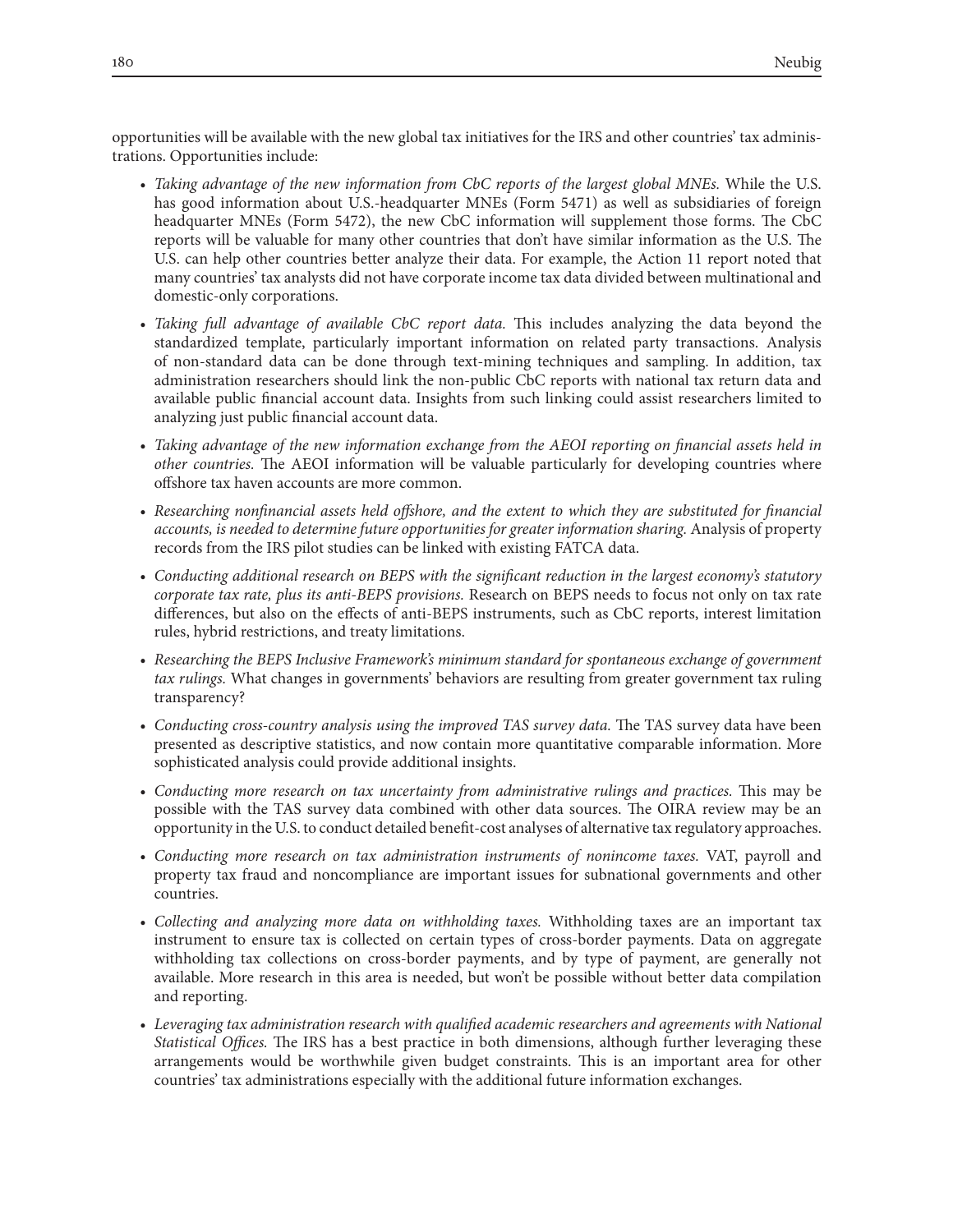*• Considering whether a tax administration research Working Party should be created as part of the OECD, FTA, PCT, or other international organization.* Such a Working Party could share more systematically best practices, increase the effectiveness of data collection and research methodologies, and identify joint tax administration research projects.

The bottom line is that global cooperation and coordination in tax is a best practice in terms of multilateral government efforts. It strengthens countries' national tax sovereignty, rather than harming it. Governments should compete for jobs and investment with sound tax policies, effective and efficient tax administration, and strong public policies for health, education, property protection and infrastructure. But multilateral efforts are essential to combating cross-border tax evasion and tax avoidance, and preventing harmful tax practices through beggar-thy-neighbor tax policies and nontransparent tax administrative rulings.

Greater transparency, more effective intelligence gathering and analysis, and improvements in co-operation and information sharing between government agencies and between countries are important steps to fairer, more efficient, and more certain global tax systems.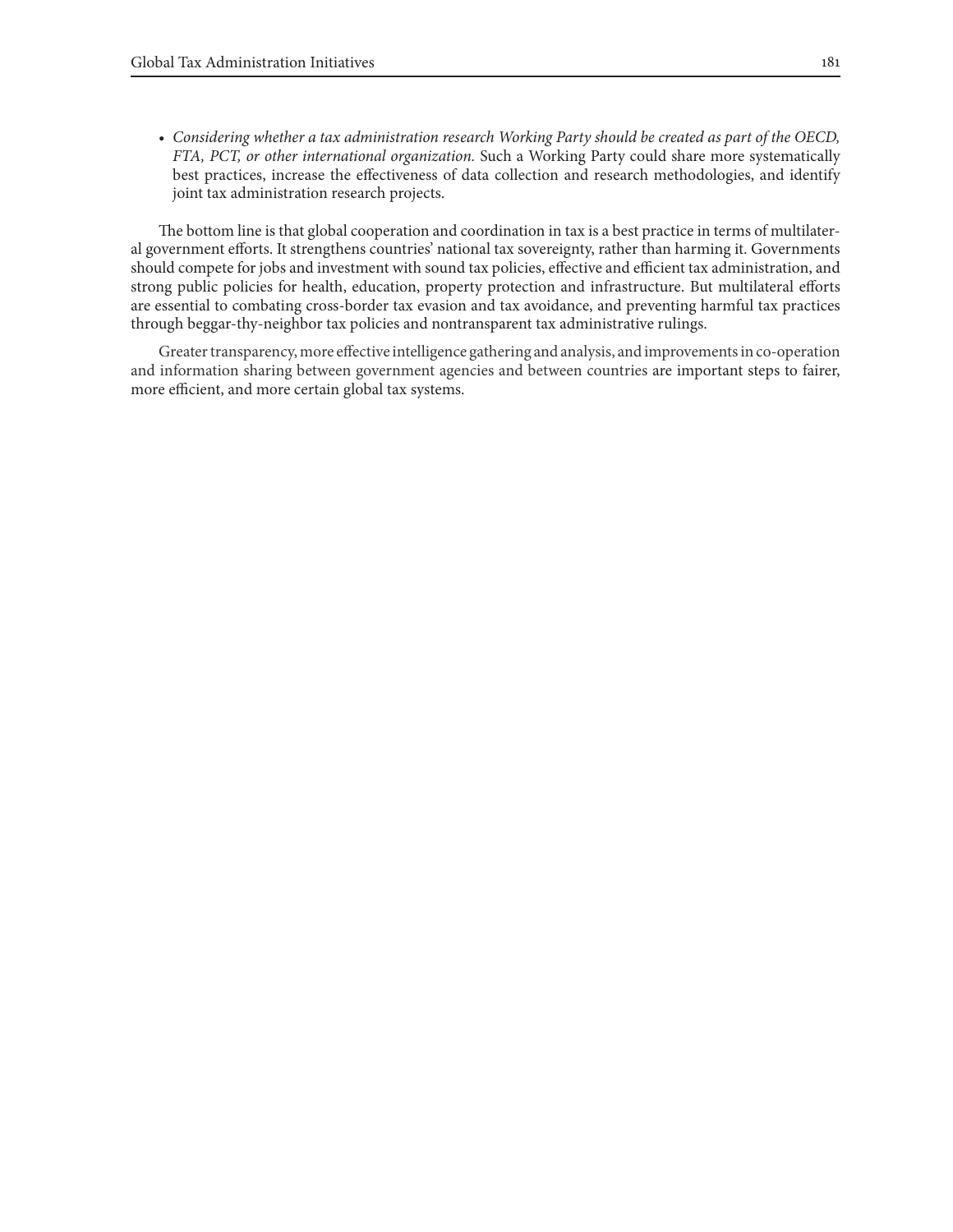# **Abbreviations and Acronyms**

| <b>AEOI</b>              | Automatic exchange of information                                                   |
|--------------------------|-------------------------------------------------------------------------------------|
| <b>APA</b>               | Advance pricing agreement                                                           |
| <b>AUD</b>               | Australian dollars                                                                  |
| BAD                      | Best available data                                                                 |
| <b>BEP</b>               | Base erosion and profit shifting                                                    |
| Cbc                      | Country-by-country                                                                  |
| <b>CIAT</b>              | Inter-American Center of Tax Administration                                         |
| <b>CTS</b>               | Common Transmission System                                                          |
| <b>EOIR</b>              | Exchange of information upon request                                                |
| EITI                     | Extractive Industries Transparency Initiative                                       |
| EU                       | European Union                                                                      |
| <b>FATCA</b>             | US Foreign Account Tax Compliance Act                                               |
| <b>FATF</b>              | <b>Financial Action Task Force</b>                                                  |
| <b>FTA</b>               | Forum on Tax Administration                                                         |
| G20                      | Group of 20 countries                                                               |
|                          | Global Forum Global Forum on Transparency and Information Exchange for Tax Purposes |
| <b>HWI</b>               | High wealth individuals                                                             |
| ICAP                     | International Compliance Assurance Programme                                        |
| IGA                      | Intergovernmental agreement                                                         |
| IMF                      | <b>International Monetary Fund</b>                                                  |
| <b>IOTA</b>              | Intra-European Organization of Tax Administrations                                  |
| <b>IRS</b>               | <b>Internal Revenue Service</b>                                                     |
| <b>ISRA</b>              | International Survey on Revenue Administration                                      |
| <b>JITSIC</b>            | Joint International Taskforce on Shared Intelligence and Collaboration              |
| <b>MAP</b>               | Mutual agreement procedures                                                         |
| <b>MNE</b>               | Multinational enterprise                                                            |
| NSO                      | National statistical organizations                                                  |
| <b>OECD</b>              | Organization for Economic Cooperation and Development                               |
| <b>OIRA</b>              | U.S. Office of Management and Budget's Office of Information and Regulatory Affairs |
| PCT                      | Platform for Collaboration on Tax (IMF, OECD, UN, WBG)                              |
| RA-GAP                   | IMF's Revenue Administration - Gap Analysis Program                                 |
| RAAS                     | IRS' Research, Applied Analytics, and Statistics Organization                       |
| TADAT                    | IMF's Tax Administration Diagnostic Assessment Tool                                 |
| TAS                      | OECD's Tax Administration Survey                                                    |
| <b>TFTC</b>              | OECD's Task Force on Tax Crimes and Other Crimes                                    |
| <b>TIEA</b>              | Tax information exchange agreement                                                  |
| TIWB                     | Tax inspectors without borders                                                      |
| $\ensuremath{\text{UN}}$ | <b>United Nations</b>                                                               |
| <b>USD</b>               | U.S. dollars                                                                        |
| <b>UTB</b>               | Unrecognized tax benefits                                                           |
| <b>UTP</b>               | Uncertain tax positions                                                             |
| <b>WBG</b>               | World Bank Group                                                                    |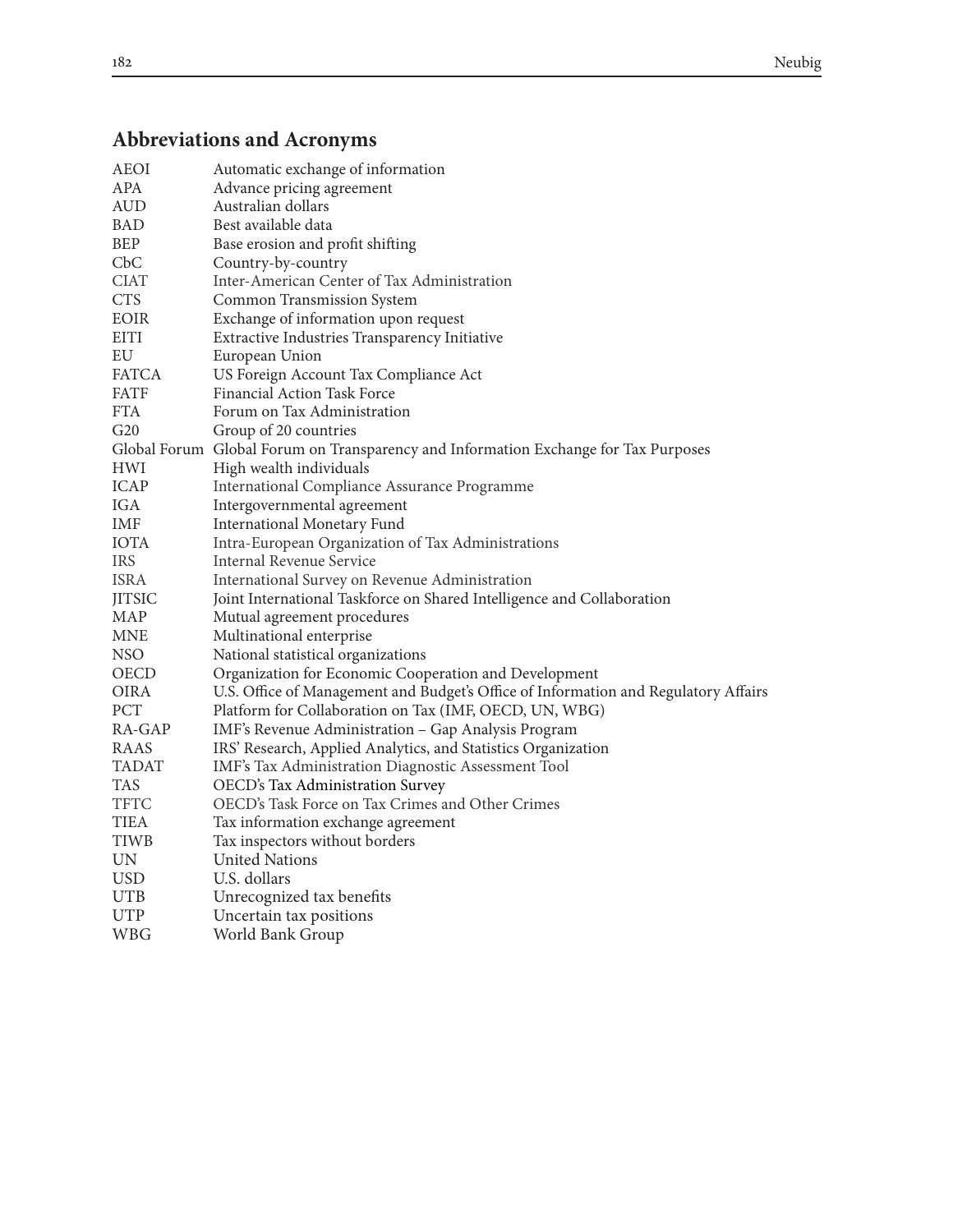### **References**

- Alstadsæter, Annette, Johannesen, Niels, and Zucman, Gabriel, "Tax Evasion and Inequality" (March 2018). CEPR Discussion Paper No. DP12781. Available at SSRN: https://ssrn.com/abstract=3138843.
- Alstadsæter, Annette, Johannesen, Niels, and Zucman, Gabriel, "Who Owns the Wealth in Tax Havens? Macro Evidence and Implications for Global Inequality" (September 3, 2017). CEBI Working Paper No. 04/17. Available at SSRN: https://ssrn.com/abstract=3108384 or http://dx.doi.org/10.2139/ssrn.3108384.
- Bennedsen, Morten, and Zeume, Stefan, "Corporate Tax Havens and Transparency" (October 6, 2016). Ross School of Business Paper No. 1272. Available at SSRN: https://ssrn.com/abstract=2586318 or http://dx.doi. org/10.2139/ssrn.2586318.
- Braun, Julia, and Weichenrieder, Alfons J., "Does Exchange of Information Between Tax Authorities Influence Multinationals' Use of Tax Havens?" (February 23, 2015). SAFE Working Paper No. 89. Available at SSRN: https://ssrn.com/abstract=2573596 or http://dx.doi.org/10.2139/ssrn.2573596.
- Brys, B., *et al.* (2016). "Tax Design for Inclusive Economic Growth", *OECD Taxation Working Papers*, No. 26, OECD Publishing, Paris, https://doi.org/10.1787/5jlv74ggk0g7-en.
- Clausing, Kimberly A. (2016). "The Effect of Profit Shifting on the Corporate Tax Base in the United States and Beyond." National Tax Journal, 69(4), 905–934.
- Cobham, Alex, and Petr Jansky. (2018). "Global distribution of revenue loss from corporate tax avoidance: reestimation and country results." *Journal of International Development,* 30(2), 206–232.
- Cockfield, Arthur J. (2016). "Big Data and Tax Haven Secrecy". Florida Tax Review, Vol. 18, pp. 483-539, 2016. Available at SSRN: https://ssrn.com/abstract=2757268.
- Cockfield, Arthur J. (2017). "How Countries Should Share Tax Information". *Vanderbilt Journal of Transnational Law,* Vol. 50, No. p. 1091, 2017. Available at SSRN: https://ssrn.com/abstract=3103151.
- de Mooij, Ruud A., and Sjef Ederveen, "Corporate Tax Elasticities: A Reader's Guide to Empirical Findings," *Oxford Review of Economic Policy* (2008) 24 (4): 680-697. doi: 10.1093/oxrep/grn033.
- de Mooij, Ruud A., and Li Liu, "At a Cost: The Real Effects of Transfer Pricing Regulations," IMF Working Paper WP/18/69, March 2018.
- Extractive Industries Transparency Initiative (2018), Progress Report 2018. https://eiti.org/sites/default/files/ documents/2018\_eiti\_progress\_report\_en.pdf.
- Forstater, Maya (2018). "Making Sense of International Tax 'big numbers': Billions and Trillions," https:// hiyamaya.wordpress.com/billions\_and\_trillions/.
- Guvenen, Fatih, Raymond J. Mataloni, Jr., Dylan G. Raissier, and Kim J. Ruhl (2018). "Offshore Profit Shifting and Domestic Productivity Measurement," NBER Working Paper 23324.
- Hoopes, Jeffrey L., and Robinson, Leslie A., and Slemrod, Joel B., "Public Tax-Return Disclosure" (December 13, 2017). Tuck School of Business Working Paper No. 2888385. Available at SSRN: https://ssrn.com/ abstract=2888385 or http://dx.doi.org/10.2139/ssrn.2888385.
- Huesecken, Birgit, and Overesch, Michael, "Tax Avoidance through Advance Tax Rulings Evidence from the LuxLeaks Firms" (September 23, 2015). Available at SSRN: https://ssrn.com/abstract=2664631 or http:// dx.doi.org/10.2139/ssrn.2664631.
- Hutton, Eric (2017), "The Revenue Administration—Gap Analysis Program: Model and Methodology for Value-Added Tax Gap Estimation," *IMF Technical Notes and Manual,* 17/04.
- International Monetary Fund, "Spillovers in International Corporate Taxation," IMF Policy Paper, May 9, 2014, https://www.imf.org/external/np/pp/eng/2014/050914.pdf.
- Johannesen, Niels, Langetieg, Patrick, Reck, Daniel, Risch, Max, and Slemrod, Joel B., "Taxing Hidden Wealth: The Consequences of U.S. Enforcement Initiatives on Evasive Foreign Accounts" (March 2018). NBER Working Paper No. w24366. Available at SSRN: https://ssrn.com/abstract=3134263.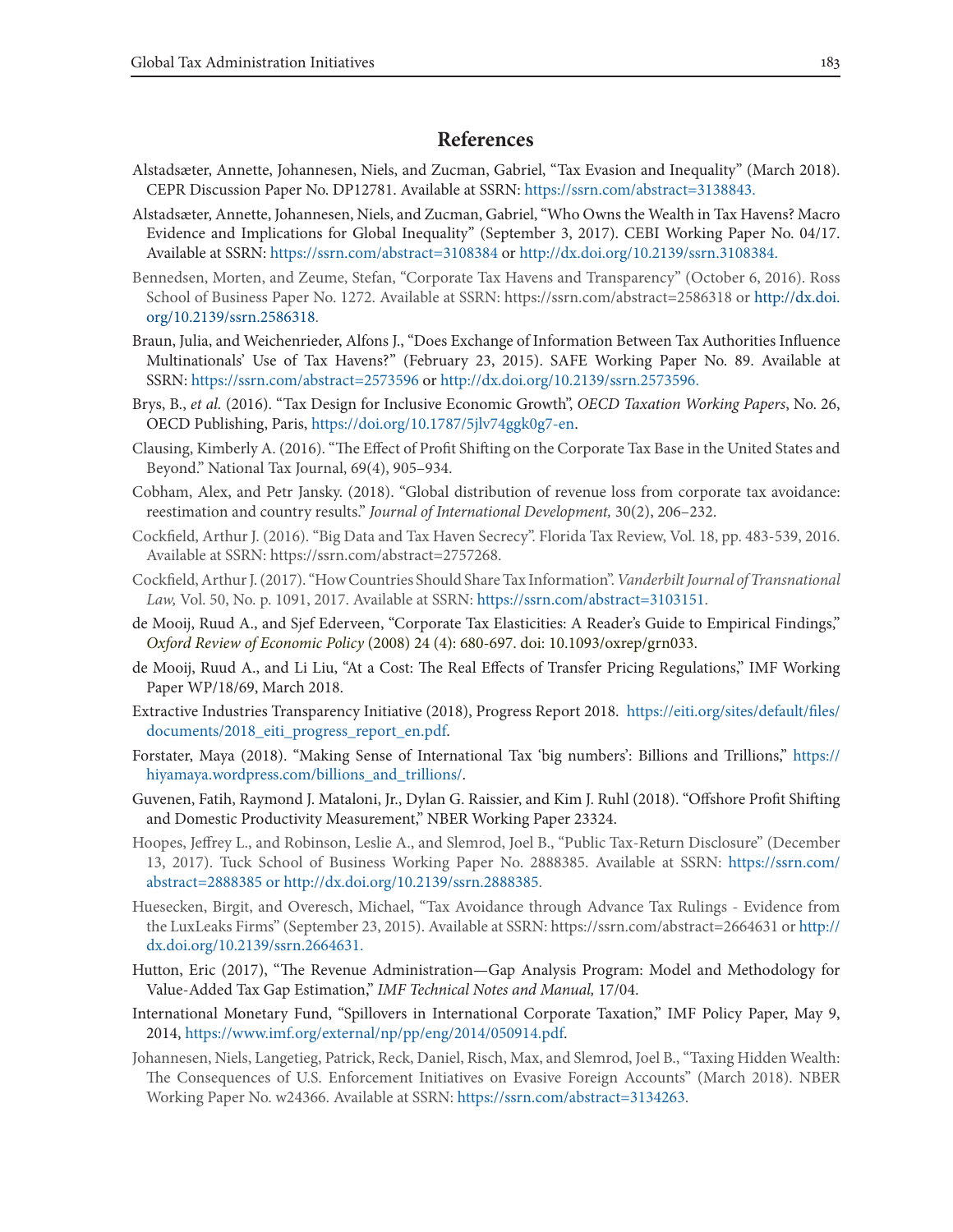- Lohse, Theresa, and Nadine Riedel, "Do Transfer Pricing Laws Limit International Income Shifting? Evidence from European Multinationals," September 30, 2013. CESifo Working Paper Series No. 4404. https://ssrn. com/abstract=2334651.
- Kassim, Lanre, and Mario Mansour (2017). "Evaluation of Tax Expenditure Reporting in Developing Countries," African Tax Research Network Working Paper 19.
- Keen, Michael, and Joel Slemrod, "Optimal Tax Administration," *Journal of Public Economics*, August 2017, vol. 152, pp. 133–142.
- Nesbitt, Wayne L., and Outslay, Edmund, and Persson, Anh, "The Relation between Tax Risk and Firm Value: Evidence from the Luxembourg Tax Leaks" (March 1, 2017). Available at SSRN: https://ssrn.com/ abstract=2901143 or http://dx.doi.org/10.2139/ssrn.2901143.
- Neubig, Tom (2016). "Best available data (BAD) and its use in policy analysis," www.taxsagenetwork.com, August 31, 2016.
- Neubig, Tom (2018). "BEPS After the 2017 U.S. Tax Change," www.taxsagenetwork.com, January 22, 2018.
- Neubig, Thomas S., and Joel Slemrod, "A Tax Systems Perspective on Recent Global Tax Initiatives," *Tax Notes*, March 27, 2017, pp. 1665-1676.
- Obermayer, Bastian, and Frederik Obermaier, *The Panama Papers: Breaking the Story of How the Rich and Powerful Hide their Money*, Oneworld Publications Ltd, Cologne, Germany, 2016.
- O'Donovan, James, and Wagner, Hannes F., and Zeume, Stefan, The Value of Offshore Secrets—Evidence from the Panama Papers (April 19, 2016). HKUST Finance Symposium 2017. Available at SSRN: https://ssrn. com/abstract=2771095 or http://dx.doi.org/10.2139/ssrn.2771095.
- OECD (2015a). *Transfer Pricing Documentation and Country-by-Country Reporting, Action 13*—*2015 Final Report*, OECD/G20 Base Erosion and Profit Shifting Project, OECD Publishing, Paris, http://dx.doi. org/10.1787/9789264241480-en.
- OECD (2015b). *Countering Harmful Tax Practices More Effectively, Taking into Account Transparency and Substance, Action 5*—*2015 Final Report*, OECD/G20 Base Erosion and Profit Shifting Project, OECD Publishing, Paris, http://dx.doi.org/10.1787/9789264241190-en.
- OECD (2015c). *Measuring and Monitoring BEPS, Action 11 2015 Final Report*, OECD Publishing, Paris. DOI: http://dx.doi.org/10.1787/9789264241343-en.
- OECD (2015d). *Possible Tougher Incentives for Failure to Respect the International Exchange of Information on Request Standards*, OECD, Paris. www.oecd.org/tax/possible-tougher-incentives-for-failure-to-respectthe-international-exchange-of-information-on-request-standards.htm.
- OECD (2015e). *Explanatory Statement*, OECD/G20 Base Erosion and Profit Shifting Project, OECD. www. oecd.org/ctp/beps-explanatory-statement-2015.pdf.
- OECD (2016a). *Technologies for Better Tax Administration: A Practical Guide for Revenue Bodies*, OECD Publishing, Paris. DOI: http://dx.doi.org/10.1787/9789264256439-en.
- OECD (2016b). *OECD Work on Taxation 2016-17*, http://www.oecd.org/tax/centre-for-tax-policy-andadministration-brochure.pdf.
- OECD (2016c). *OECD Secretary-General Report to the G20 Finance Ministers*, July 2016. https://www.oecd. org/ctp/oecd-secretary-general-tax-report-g20-finance-ministers-july-2016.pdf.
- OECD (2016d). Global Forum on Transparency and Exchange of Information for Tax Purposes Peer Reviews: Panama 2016, *Phase 2: Implementation of the Standard in Practice*, DOI:10.1787/9789264266162-en.
- OECD (2017a). *Technology Tools to Tackle Tax Evasion and Tax Fraud*, http://www.oecd.org/tax/crime/ technology-tools-to-tackle-tax-evasion-and-tax-fraud.pdf.
- OECD (2017b). *Shining Light on the Shadow Economy: Opportunities and Threats* http://www.oecd.org/tax/ crime/shining-light-on-the-shadow-economy-opportunities-and-threats.pdf.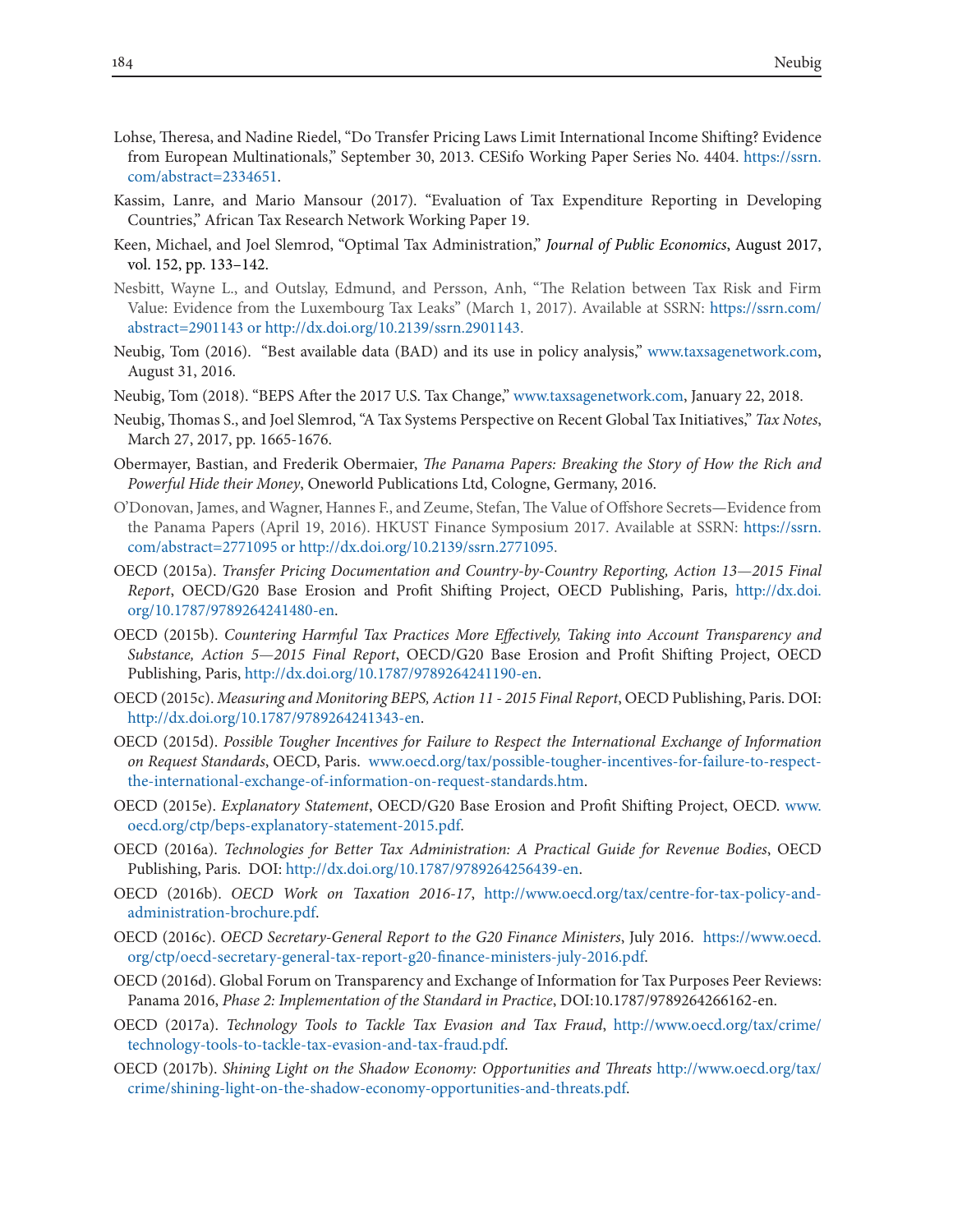- OECD (2017c). *Effective Inter-Agency Co-operation in Fighting Tax Crimes and Other Financial Crimes Third Edition*, OECD Publishing, Paris. http://www.oecd.org/ctp/crime/effective-inter-agency-co-operation-infighting-tax-crimes-and-other-financial-crimes.htm.
- OECD (2017d). *Fighting Tax Crime: The Ten Global Principles*, OECD Publishing, Paris. http://www.oecd.org/ tax/crime/fighting-tax-crime-the-ten-global-principles.htm.
- OECD (2017e). *Tax Administration 2017: Comparative Information on OECD and Other Advanced and Emerging Economies*, OECD Publishing, Paris, http://dx.doi.org/10.1787/tax\_admin-2017-en.
- OECD (2017f). *Standard for Automatic Exchange of Financial Account Information in Tax Matters, Second Edition*, OECD Publishing, Paris, http://dx.doi.org/10.1787/9789264267992-en.
- OECD (2017g). *Harmful Tax Practices Peer Review Reports on the Exchange of Information on Tax Rulings: Inclusive Framework on BEPS: Action 5*, OECD/G20 Base Erosion and Profit Shifting Project, OECD Publishing, Paris, http://dx.doi.org/10.1787/9789264285675-en.
- OECD/IMF (2017h). *Tax Certainty, Report to the G20 Finance Ministers*. https://www.oecd.org/tax/taxpolicy/tax-certainty-report-oecd-imf-report-g20-finance-ministers-march-2017.pdf
- OECD (2017i). *Tax Administration 2017: Comparative Information on OECD and Other Advanced and Emerging Economies*, OECD Publishing, Paris, http://dx.doi.org/10.1787/tax\_admin-2017-en.
- OECD (2017j). *Country-by-Country Reporting: Handbook on Effective Implementation*, OECD, Paris. www. oecd.org/tax/beps/country-by-country-reporting-handbook-on-effective-implementation.pdf
- OECD (2018a). *Taxation of Household Savings*, OECD Tax Policy Studies, No. 25, OECD Publishing, Paris, http://dx.doi.org/10.1787/9789264289536-en.
- OECD (2018b). *Revenue Statistics: Comparable tax revenue data for OECD countries and other geographical regions* http://www.oecd.org/tax/tax-policy/revenue-statistics-comparable-tax-revenue-data.htm.
- OECD (2018c). *OECD Secretary General Tax Report to the G20 Finance Ministers*. Buenos Aires, Argentina, March 2018. http://www.oecd.org/ctp/OECD-Secretary-General-tax-report-G20-Finance-Ministers-Argentina-March-2018.pdf.
- OECD (2018d). *Game over for CRS avoidance! OECD adopts tax disclosure rules for advisors* http://www.oecd. org/tax/exchange-of-tax-information/game-over-for-crs-avoidance-oecd-adopts-tax-disclosure-rules-foradvisors.htm.
- OECD (2018e). *Standard for Automatic Exchange of Financial Information in Tax Matters Implementation Handbook—Second Edition*, OECD, Paris. http://www.oecd.org/ctp/exchange-of-tax-information/ implementation-handbook-standard-for-automatic-exchange-of-financial-account-information-intaxmatters.htm.
- OECD (2018f). *International Compliance Assurance Programme Pilot Handbook*, OECD, Paris. http:// www.oecd.org/tax/forum-on-tax-administration/publications-and-products/international-complianceassurance-programme-pilot-handbook.pdf.
- OECD (2018g). *Tax Challenges Arising from Digitalisation—Interim Report 2018: Inclusive Framework on BEPS*, OECD/G20 Base Erosion and Profit Shifting Project, OECD Publishing, Paris, http://dx.doi. org/10.1787/9789264293083-en.
- OECD (2018h). OECD Secretary General Tax Report to the G20 Finance Ministers. Buenos Aires, Argentina, July 2018. http://www.oecd.org/tax/oecd-secretary-general-tax-report-g20-finance-ministers-july-2018. pdf.
- OECD (2018i). *Global Forum on Transparency and Exchange of Information for Tax Purposes: United States 2018 (Second Round): Peer Review Report on the Exchange of Information on Request*, OECD Publishing, Paris. https://doi.org/10.1787/9789264302853-en.
- Omartian, Jim, "Do Banks Aid and Abet Asset Concealment: Evidence from the Panama Papers" (October 23, 2017). Available at SSRN: https://ssrn.com/abstract=2836635 or http://dx.doi.org/10.2139/ssrn.2836635.